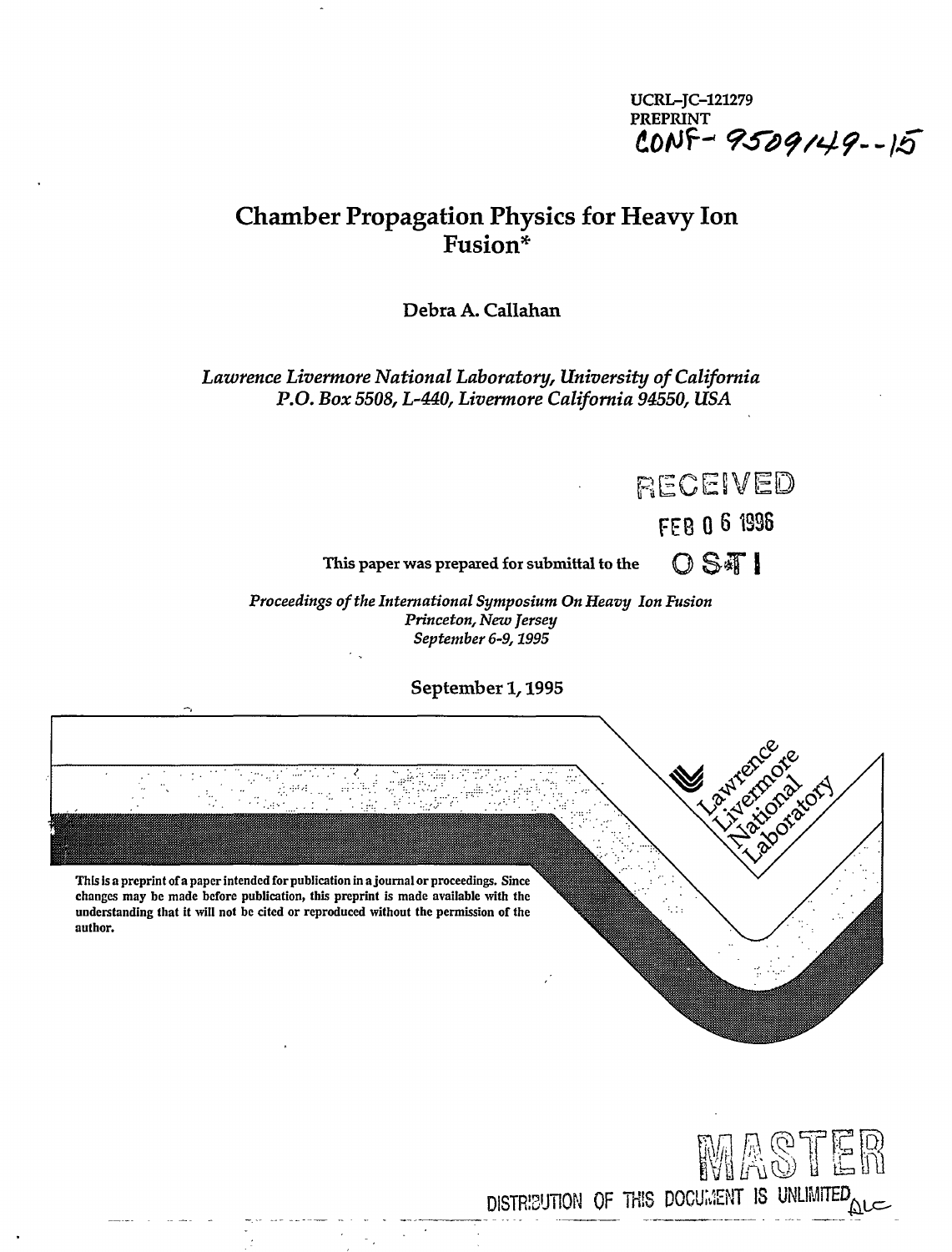#### DISCLAIMER

This document was prepared as an account of worksponsoredby an agency of the United States Government. Neither the United States Government nor the University of California nor any of their employees, makes any warranty, express or implied, or assumes any legal liability of responsibility for the accuracy, completeness, or usefulness of any information, apparatus, product, or process disclosed, or represents that its use would not infringe privately owned rights. Reference herein to any specific commercial products, process, or service by trade name, trademark, manufacturer, or otherwise, does not necessarily constitute or imply its endorsement, recommendation, or favoring by the United States Government or the University of California. The views and opinions of authors expressed herein do not necessarily state or reflect those of the United States Government or the University of California, and shall not be used for advertising or product endorsement purposes.

. . . . . . . . . . .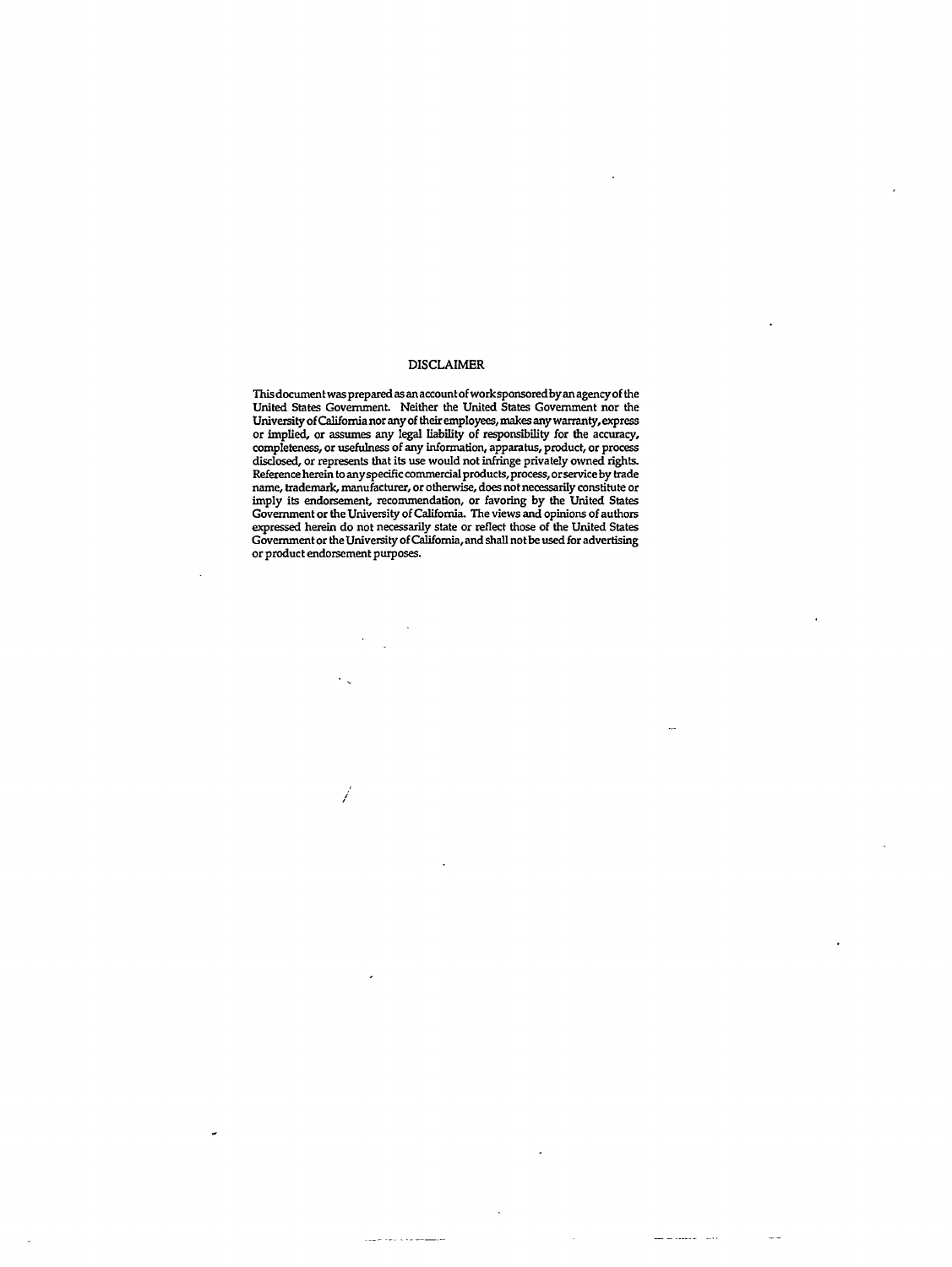# Chamber Propagation Physics for Heavy Ion Fusion\*

Debra A. Callahan Lawrence Livermore National Laboratory P. 0. Box 808 L-440 Livermore, CA 94551

September 1, 1995

#### Abstract

Chamber transport is an important area of study for heavy ion fusion. Final focus and chamber-transport are high leverage areas providing opportunities to significantly decrease the cost of electricity from a heavy ion fusion power plant. Chamber transport in two basic regimes is under consideration. In the low chamber density regime ( $\lesssim$  0.003 torr), ballistic or nearly-ballistic transport is used. Partial beam neutralization has been studied to offset the effects of beam stripping. In the high chamber density regime ( $\gtrsim$  .1 torr), two transport modes (pinched transport and channel transport) are under investigation. Both involve focusing the beam outside the chamber then transporting it at small radius ( $\approx 2$  mm). Both high chamber density modes relax the constraints on the beam quality needed from the accelerator which will reduce the driver cost and the cost of electricity.

## 1 Introduction

Transporting the heavy ion beams from the accelerator to the target is extremely important for a successful heavy ion fusion (HIF) reactor. Furthermore, chamber

<sup>\*</sup>Work performed under the auspices of the United States Department of Energy by the Lawrence Livermore National Laboratory under contract number W-7405-ENG-48.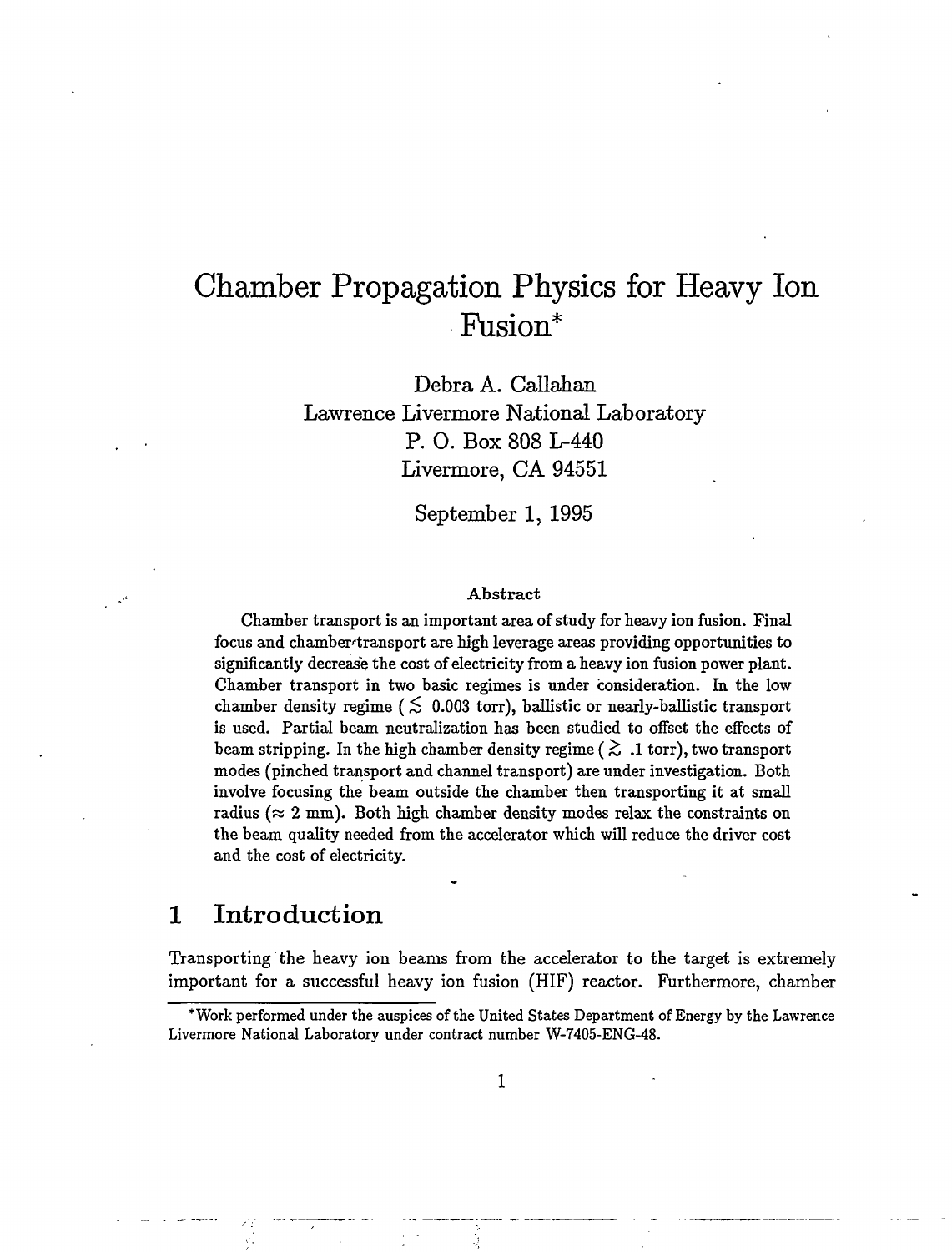transport is a high leverage area since improvements in chamber transport and beam focusing can significantly reduce the cost of electricity. Relaxing the requirements on the accelerator reduces the cost of the driver which directly impacts the cost of electricity; reducing the beam spot size at the target allows a larger target gain which also reduces the cost of electricity. Improvements in beam transport and final focusing will be exploited in optimizing the end-to-end HIF system.

In the U. S. Heavy Ion Fusion program, two separate regimes are currently under study. The mainline approach is low chamber density, ballistic or nearly-ballistic transport. The HYLIFE-II reactor[l] uses a low density chamber with a pressure of a few millitorr. Even at the low density of the HYLIFE-II chamber ( $\approx$  .003 torr), partial beam neutralization is needed to overcome the effects of beam stripping. Simulations including beam stripping and partial neutralization will be discussed in section (4). Low density transport is the most conservative option, but puts strict requirements on the beam quality out of the accelerator.

In the high chamber density ( $\approx$  .1-1 torr) regime, two approaches are being studied. The first is a "minifocus" with self-pinched transport. In the minifocus, the beam goes through the focusing system before it is drift compressed. The beam is then transported while drift compressed at small radius ( $\approx 2$  mm) over about 400 meters. This system reduces the requirements on the beam quality from the accelerator and reduces the. size of the holes in the reactor chamber wall. The questions that remain are whether "the pinch will form and whether the pinch will be stable.

A beam can also be transported for shorter distances at small radius using a preformed current channel to provide the focusing fields. This mode does not require a self-pinch. An experiment to study a plasma lens for focusing followed by current channel guided transport is underway. This mode also reduces the requirements on the beam quality and the size of the holes in the chamber wall. The questions remaining center around the stability and interaction of the current channels in the chamber.

## 2 Total Beam Spot Size at the Target

In evaluating the different transport modes, it is useful to consider the different effects which lead to the final beam spot size at the target. The total beam spot size is influenced by the beam's space-charge and emittance, chromatic aberrations in the final focusing system, and errors in aiming the beams at the target. These sources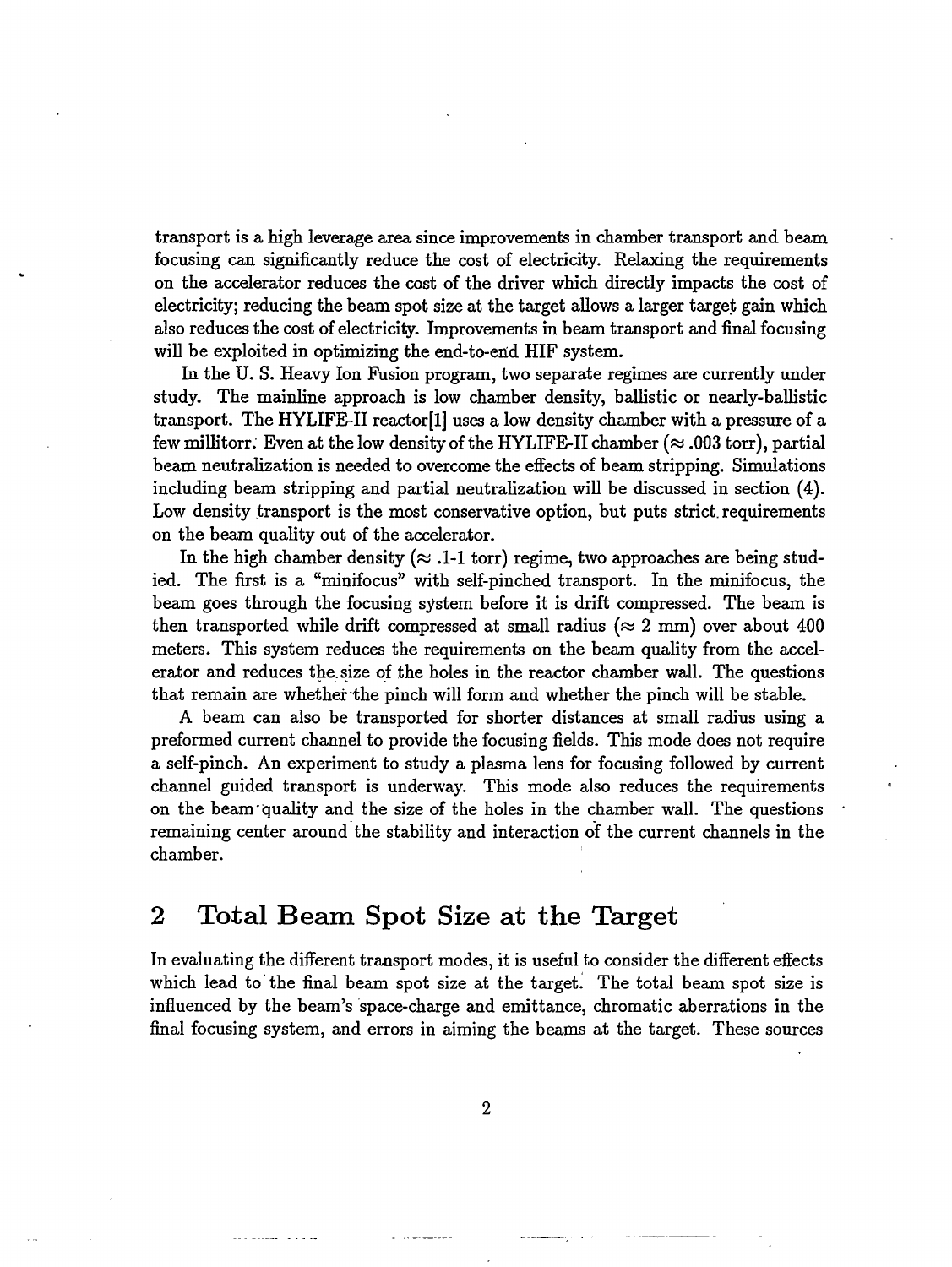are roughly independent and add in quadrature[2]

$$
(r_{\text{target}})^2 \approx (r_{\text{space charge}+\text{emittance}})^2 + (r_{\text{chromatic aberrations}})^2 + (r_{\text{aiming}})^2 \qquad (1)
$$

where  $r_{\text{target}}$  is the final spot size at the target and  $r_x$  is the spot size from effect x. For high target gain, our goal is a total spot size  $\leq 3$  mm.

In the HYLIFE-II reactor, the targets are injected into the chamber at a rate of 6 per second using a gas gun. Petzoldt estimates the spot size due to errors in aiming the beams at the target is .4 mm[3]. This estimate takes into account translational positioning errors and rotations of the target.

Chromatic aberrations occur in the final focusing system because particles with different longitudinal momenta are focused at different distances. This causes a radial spread in the particles at target which is proportional to *Sp/p,* the longitudinal momentum spread divided by the longitudinal momentum. For a focusing system of four thin lenses, single particle calculations (neglecting space-charge) show that  $r_{\text{chromatic aberrations}} = 8F\theta\delta p/p$ , where *F* is the focal distance, and  $\theta$  is the half convergence angle of the beam. Including space-charge reduces the chromatic aberrations by about a factor of 3/4, so

$$
r_{\text{chromatic aberrations}} \approx 6F\theta \frac{\delta p}{p}.\tag{2}
$$

For a ballistic focusing system, *F* is set by the reactor geometry and typically has a value of 5 meters. The convergence angle,  $\theta$  is generally limited to about 15 mrad to avoid geometric aberrations. It is possible to use larger angles and correct the geometric aberrations using an octupole correction<sup>[4]</sup>. A larger convergence angle results in a larger aperture for the final focusing magnets, however, which increases the cost of those magnets. For the purposes of these calculations, we will keep  $\theta \approx$ 15 mrad.

Limiting the spot size from chromatic aberrations to 1-1.5 mm sets a limit on the allowable momentum spread in the final focusing system. Using  $F = 5$  m and  $\theta = 15$ mrad, we find  $\delta p / p \leq 2.2 - 3.3 \times 10^{-3}$  in the final focusing system. In the conventional HIF driver scenario, the beam is drift compressed by a factor of 10 or more between the end of the accelerator and the final focusing system. This drift compression increases the longitudinal momentum spread and as a result,  $\delta p/p \leq 2.2 - 3.3 \times 10^{-4}$ at the end of the accelerator if the beam is to be drift compressed by a factor of 10 prior to focusing.

If the spot size from aiming errors of .4 mm, and the spot size from chromatic aberrations of 1.5 mm, then 2.57 mm are left for space-charge and emittance for a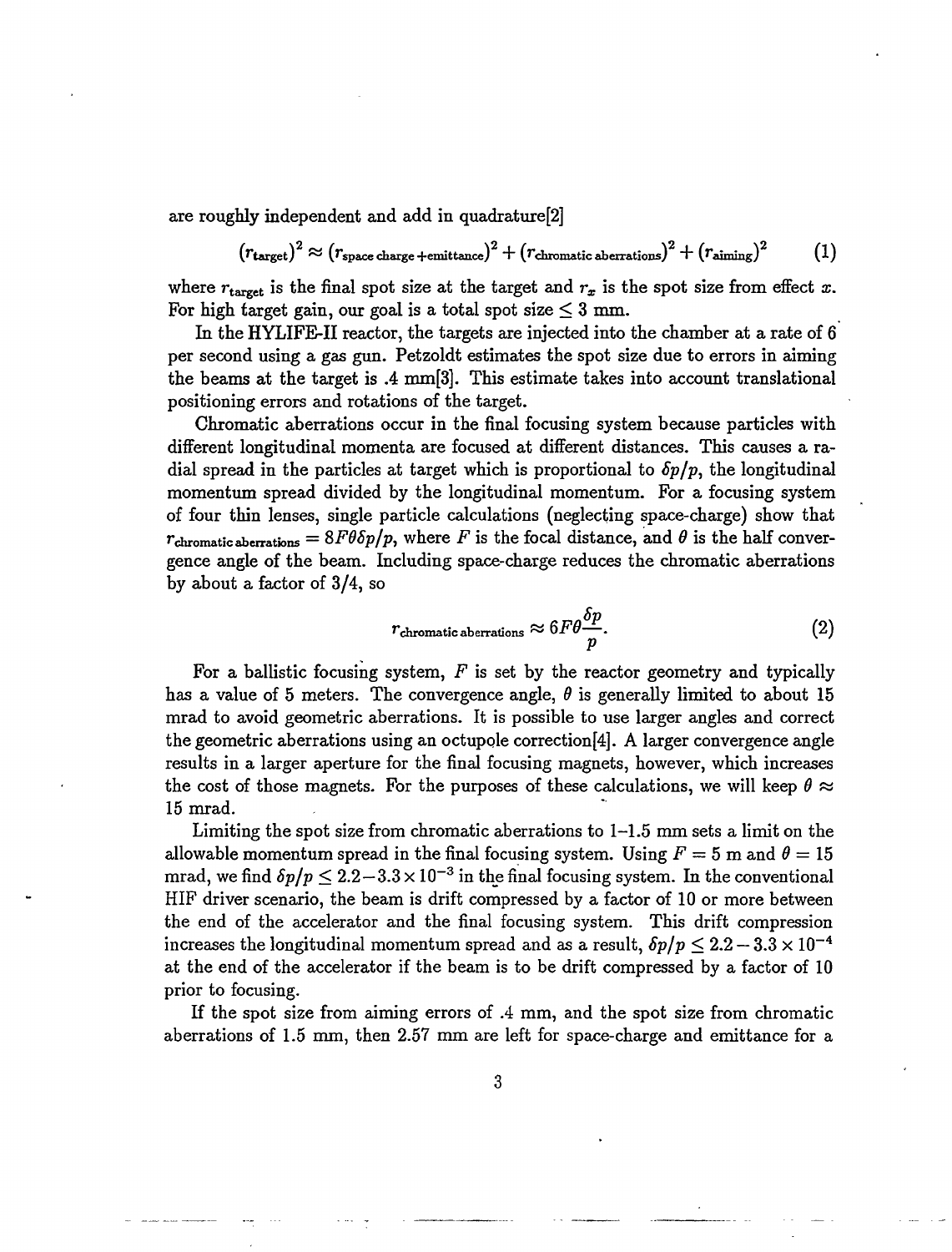total spot of 3 mm. An optimization needs be done to weigh the relative costs of each of the spot size contributions. We need to assess the cost of increasing *6p/p* at the expense of beam emittance, for example.

The beam spot size from space-charge and emittance can be estimated using the envelope equation

$$
a'' = \frac{K}{a} + \frac{\epsilon^2}{a^3} \tag{3}
$$

where ' indicates a derivative with respect to z, K is the perveance,  $\epsilon$  is the unnormalized emittance, and  $a$  is the radius. Multiplying by  $a'$  and integrating gives

$$
(a'_f)^2 - (a'_0)^2 = 2K \ln \left(\frac{a_f}{a_0}\right) - \epsilon^2 \left(\frac{1}{a_f^2} - \frac{1}{a_0^2}\right) \tag{4}
$$

where 0 and f denote the initial and final values. At the beam waist  $a_f = r_s$ , the spot size due to space charge and emittance, and  $a'_f = 0$ . At the entrance,  $a'_0 = \theta$ , the half convergence angle and  $a_0 \approx F\theta$ , where F is the focal length. Using these substitutions and assuming  $a_0 \gg r_s$ , equation (4) becomes

$$
\theta^2 = 2K \ln \left(\frac{a_0}{r_s}\right) + \frac{\epsilon^2}{r_s^2} \tag{5}
$$

In the absence of space-charge *(i.e.* a perfectly neutralized beam), the spot size due to emittance is given by

$$
r_{\text{emittance}} = \frac{\epsilon}{\theta} \tag{6}
$$

If the spot size from emittance is 1 mm and  $\theta = 15$  mrad, then transverse beam emittance is restricted to  $\epsilon \leq 15$  mm-mrad.

Using equation (5), we can estimate the maximum beam perveance allowed for a given spot size from space-charge and emittance. Using  $\theta = 15$  mrad,  $a_0 = 7.5$ cm,  $r_s = 2.5$  mm,  $\epsilon = 15$  mm-mrad, equation (5) gives a maximum perveance of  $K = 2.8 \times 10^{-5}$ . The perveance is related to the beam current by

$$
K = \frac{2Z}{(\gamma \beta)^3 A} \frac{I_b}{I_0} \tag{7}
$$

٩

where Z is the ion charge state,  $\beta$  is the beam velocity over the speed of light,  $\gamma$  is the Lorentz factor,  $I_b$  is the beam current,  $A$  is the ion mass in units of amu, and  $I_0 = m_{\text{amu}}c^3/e = 31$  MA. For  $K = 2.8 \times 10^{-5}$ , this leads to a maximum current per beam of 2.3 kA for a mass 200 ion and 1.6 kA for a mass 135 ion, both at  $(\beta \gamma) = .3$ . Neutralization is needed if the current per beam is larger than these values.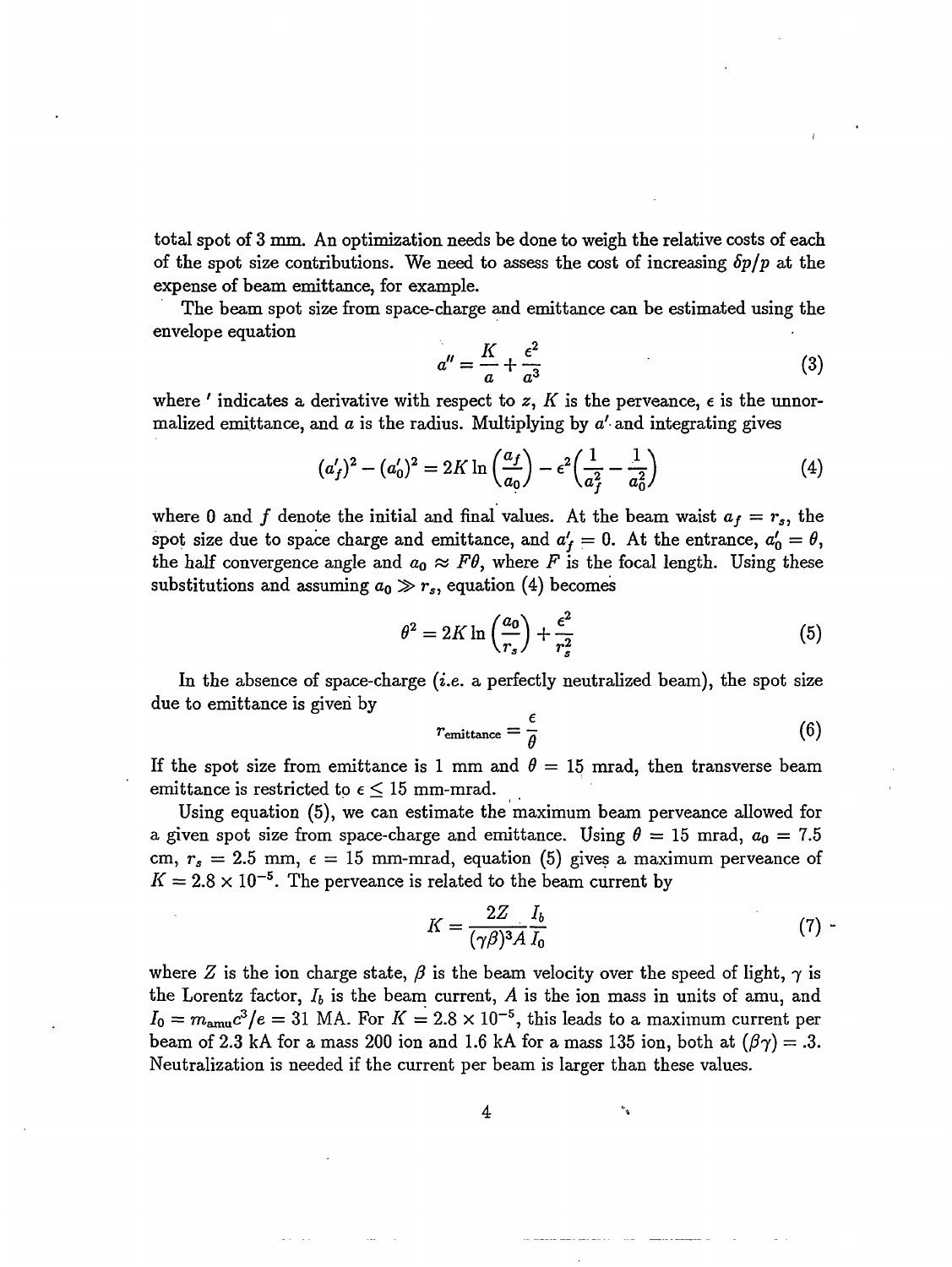## 3 Ballistic Transport in Near Vacuum

If the chamber pressure is low enough to avoid beam stripping, a beam of 10 GeV, singly charged, heavy (mass  $\approx$  200 amu) ions can be ballistically transported with a reasonable spot size. The target requires a main pulse with 4 MJ of energy in 10 nsec (an additional 1 MJ is carried by a low power prepulse). The total current necessary in the main pulse is 4 MJ/(10 GeV  $\times$  10 nsec) = 40 kA. Without neutralization, the maximum current per beam found in section (2) was 2.3 kA, so 17 beams are needed for the main pulse. This provides a reasonable, conservative scenario for transporting the beam to the target.

Beam stripping is an issue, however. Estimates of the cross section[5, 6, 7] for stripping the beam ions by the background gas in HYLIFE-II ( $B\text{eF}_2$ ) range from  $1.3 - 4 \times 10^{-16}$  cm<sup>2</sup>. Stripping only about 1% of the beam ions requires a chamber density  $\sim 10^{11}$  cm<sup>-3</sup>. This density is down by two orders of magnitude from the chamber density in the HYLIFE-II reactor ( $\approx 5 \times 10^{13} \text{ cm}^{-3}$ ). Thus, purely ballistic transport puts an undesirable restriction on the chamber density.

## 4 Low Density, Nearly-Ballistic Transport

At the density of the HYLIFE-II chamber, the stripping mean-free-path is .5-1.5 meters. In the HYLIFE-II design, the chamber radius from "first wall" to the target is 3 meters, so the beam will strip 2-6 times during chamber transport. Simulations with the BICrz code show that most of the stripped electrons tend to stay with the beam. However, in the higher charge state, the ions respond more strongly to the electric fields and the spot size increases. Simulations with stripping mean-free-path of 1.2 meters in a 3 meter chamber showed an increase in the beam spot size from 2.6 mm (vacuum transport) to 8 mm. This is an unacceptably large spot and partial beam neutralization must be used to offset this increase.

While beam stripping makes chamber propagation more difficult, ionization of the background gas by the beam ions can partially neutralize the beam and aid transport. Cross sections for collisional ionization of  $\mathrm{BeF}_2$  by the beam have a larger uncertainty than stripping cross sections because calculating molecular cross sections is more difficult than calculating atomic cross sections. Estimates of the mean-freepath for ionizing the background gas range from 0.7 to 25 meters.

Simulations show that including a stripping mean-free-path of 1.2 meters and a gas ionization mean-free-path of 3.0 meters reduced the spot size from S mm to 5.4 mm.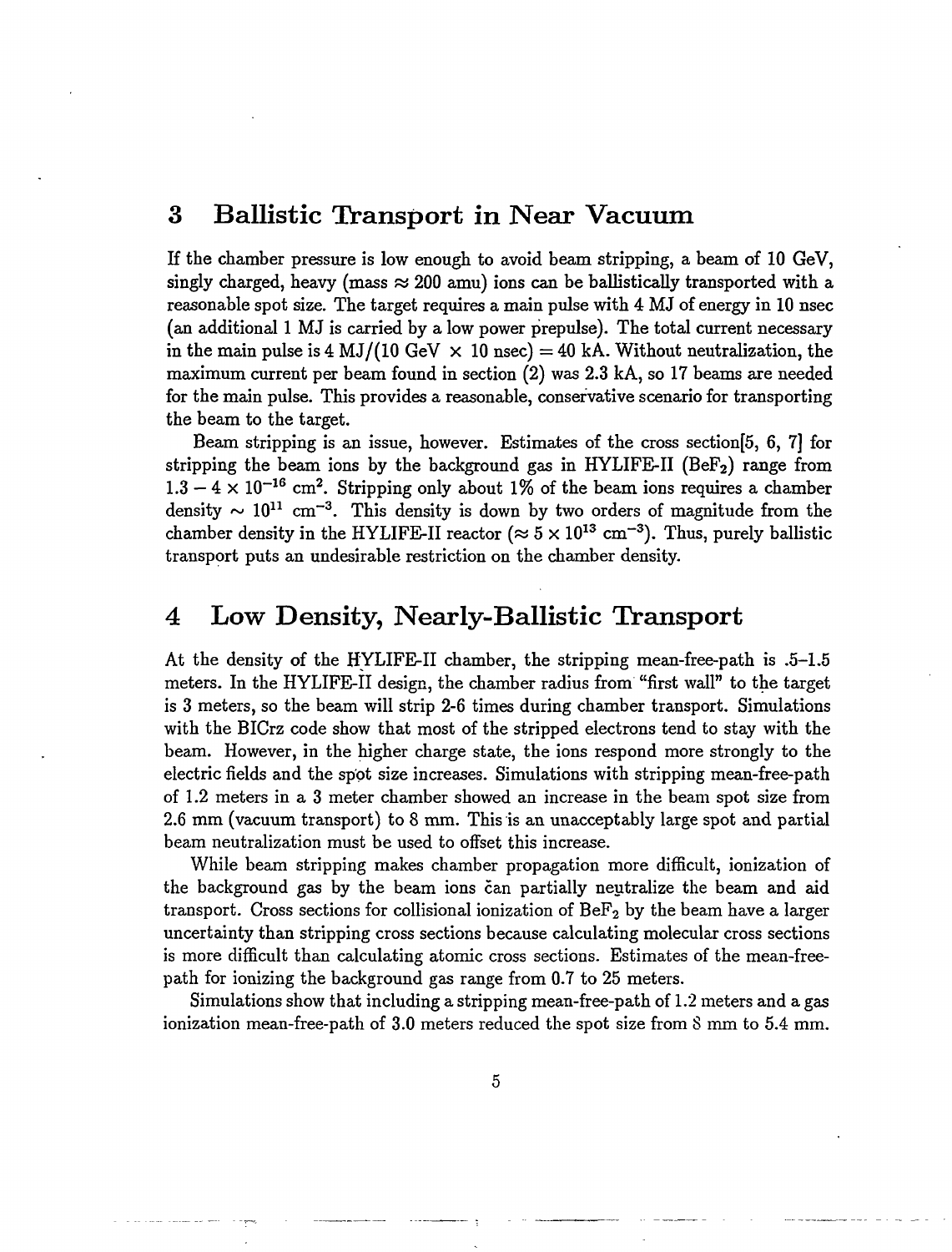Neutralization by gas ionization occurs "for free" since we do not have to add anything to the reactor for it to occur; however, gas ionization neutralizes the beam slowly so radial velocities develop before neutralization occurs. The solid curve in figure (1) shows the neutralization fraction as a function of distance from the chamber wall for a simulation without beam stripping. The beam is more than 70% neutralized, but it takes about 2.5 meters of propagation distance to reach this level of neutralization. To get a smaller spot, additional neutralization is needed.

### 4.1 Neutralization Using a Preformed Plasma Annulus

Neutralization of an ion beam is more difficult than neutralizing an electron beam. When an electron beam passes through a plasma, the plasma electrons are moved out of the beam path and the beam is neutralized by the immobile ions. For an ion beam, electrons must be pulled in from outside the beam path in order to reduce the net charge.

One method for neutralizing the beam quickly is to create a preformed plasma in the chamber before the beam enters. Simulations used a small  $(.3 \text{ meter} = 40\% \text{ of}$ the beam length) annulus of plasma just inside the chamber entrance. The dashed curve in figure (1) shows that the beam is neutralized quickly and was more than 90% neutralized while inside the annulus. As expected, neutralization reduces the beam spot size at the target. In a simulation with a stripping mean-free-path of 1.2 meters and a plasma annulus, the final spot was'3.5 mm. This is a significant decrease over the 8 mm spot found without neutralization, but is not as good as the pure vacuum transport result of 2.6 mm.

The dashed curve in figure (1) shows that while the beam is well neutralized near the chamber entrance, it does not remain well neutralized. The electrons pulled in from the plasma annulus are hot  $(v_{th} \sim .3c)$ . As the beam compresses, the electrons do not compress as readily as the beam and the neutralization fraction falls off as the beam approaches the target. Electrons created by collisional ionization of the background gas are cooler than those pulled in from the plasma annulus and we expect the smallest spot when both collisional ionization and a plasma annulus are included. Simulations confirm this and the spot is reduced from 3.5 mm to 3.0 mm when a gas ionization mean-free-path of 3 meters is added to the simulation.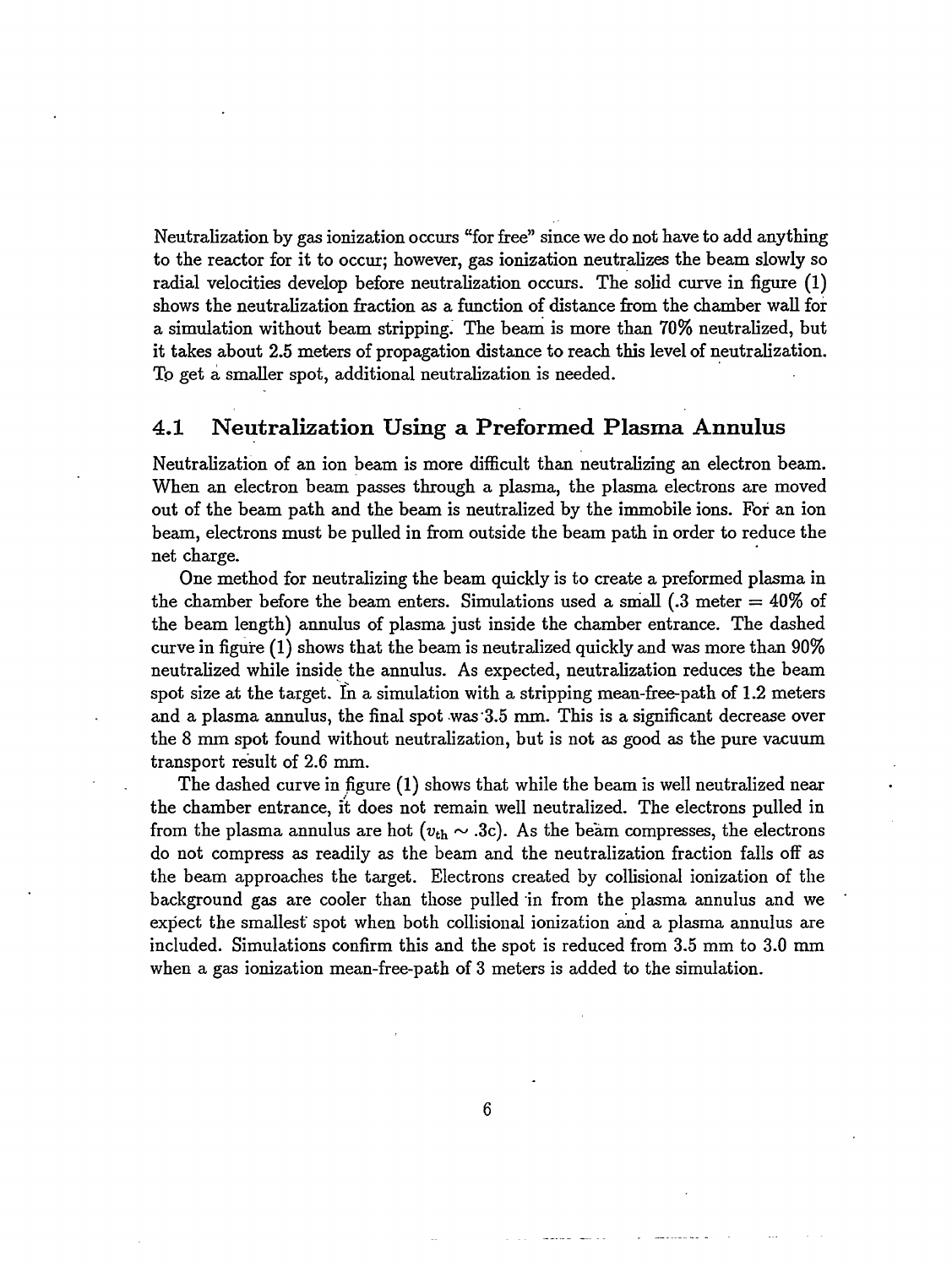#### 4.2 Neutralization Using a Plasma Column

In the case of the plasma annulus, neutralization was quite good  $(> 90\%)$  inside the annulus, but the neutralizing electrons did not compress with the beam. As a result, neutralization got worse as the beam got closer to the target. One method to remedy this problem is to put the plasma throughout the entire chamber so the beam can continually pull in new electrons as it compresses.

The plasma density required in the plasma column is not large. Simulations show that ionizing just 0.44% of the background gas ( $n_e = 2.5 \times 10^{11}$  cm<sup>-3</sup>) in a cylinder of radius  $\sqrt{2}r_{\text{beam}}$ , initial was enough to eliminate the effects of beam stripping when the stripping mean-free-path was 1.2 meters. In this case, the electron density was 6 times the initial beam density. As the beam compressed, the beam density became much larger than the electron density.

One method for reducing the cost of the driver is to use a lighter, lower energy ion such as  $5.3 \text{ GeV Cs}^+$ . The cost of using the lighter, lower energy ion is that more current is necessary to deliver the same energy to the target. For  $5.3~\mathrm{GeV} \;\mathrm{Cs^+},$   $75~\mathrm{kA}$ of current is needed to provide 4 MJ of energy in the 10 nsec main pulse. We found in section (2) that the maximum current we can transport in the chamber for a mass 135 ion without neutralization is 1.6 kA per beam. This means we need more than 45 unneutralized cesium beams. With about 80% neutralization, we can transport the 75 kA of cesium in 10 beams.

The low density plasma column neutralized the cesium beam quite well. In a simulation with a 7.5 kA beam of 5.3 GeV  $Cs<sup>+</sup>$  ions (without beam stripping) and a low density plasma column  $(n_e = 2.3 \times 10^{11} \text{ cm}^{-3})$  produced a spot of 1.2 mm. This simulation used a smaller emittance (15 mm-mrad) than was used in some of the previous cases. For the same parameters, the unneutralized beam spot was 9 mm and the perfectly neutralized spot (from emittance only} was .9 mm. Figure (2) shows the simulation particles at 3 times plus the envelope solution for the unneutralized beam (dashed curve) and the fully neutralized beam (solid curve).

Adding a beam stripping mean-free-path of 3.2 meters to the cesium beam simulation produced a spot of 2 mm. This mean-free-path would correspond to a decrease of about a factor of two in the chamber density from the standard HYLIFE-II case.

#### 4.3 Remaining Issues

Producing the plasma column in the HYLIFE-II chamber still needs to be addressed. Some methods under consideration are using a discharge, or a laser to ionize some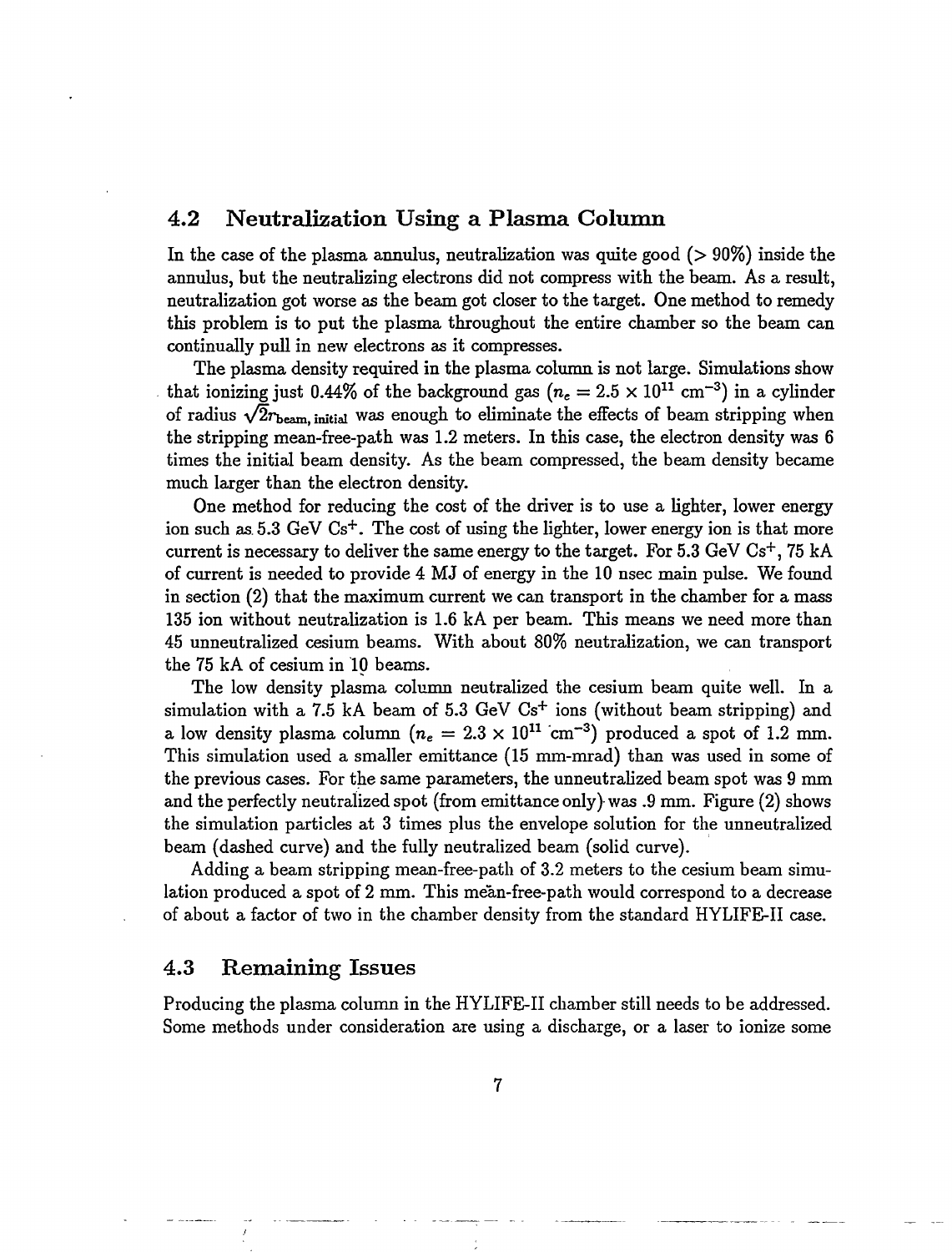of the chamber vapor. Another possible method is to use a plasma gun to create the plasma and inject it in the chamber. Any equipment used to create the plasma (lenses, insulators, etc.) must be protected from the blast. This work is in progress.

Experiments are needed to verify the results of the simulations. We believe that experiments to study beam neutralization can be done using existing facilities at LBNL or SABRE at Sandia National Laboratory.

Beam neutralization thus far has concentrated on "passive" neutralization using plasmas in the chamber. "Active" neutralization by co-injecting an electron beam along with the ion beam is another possibility for beam neutralization. Further study in this area is needed.

## 5 Autoneutralizing Targets

As the beams approach the target, they begin to overlap and the space-charge forces become very large. A method for neutralizing the beams in the last 10-15 centimeters has been proposed using an "autoneutralizing" target[8, 9]. The autoneutralizing target is a conventional, two-sided indirect drive target which has 10-15 cm cylinders attached near the radiators (see figure (3)). The beam passes through a submicron plastic film at the end of these cylinders. The beam's space-charge draws electrons from the film which co-move with the beam ions and neutralize the beam.

The autoneutralization takes place in the last few centimeters of chamber transport where the beams overlap and the space-charge forces are the largest. In addition, as the target starts to radiate, photons can further ionize the beam ions close to the target which causes them to respond more strongly to the electric fields. Autoneutralization could also be used to supplement other low density neutralization schemes. Neutralization by a plasma, for example, does not work- as well near the target.

Previous simulations seem to indicate that large space-charge forces near the target are not very important, however. This was seen in simulations of beam photoionization. In these simulations, the beam ions were photoionized by radiation from the target as the target heated. These simulations showed only 5% of the ions fell outside the desired spot even though the ion charge state was increased significantly. The photoionization had little effect on the spot size because the ionization took place close to the target and there was little time for any velocity deflections to become a spread in position[10]. The role of autoneutralizing targets is under investigation.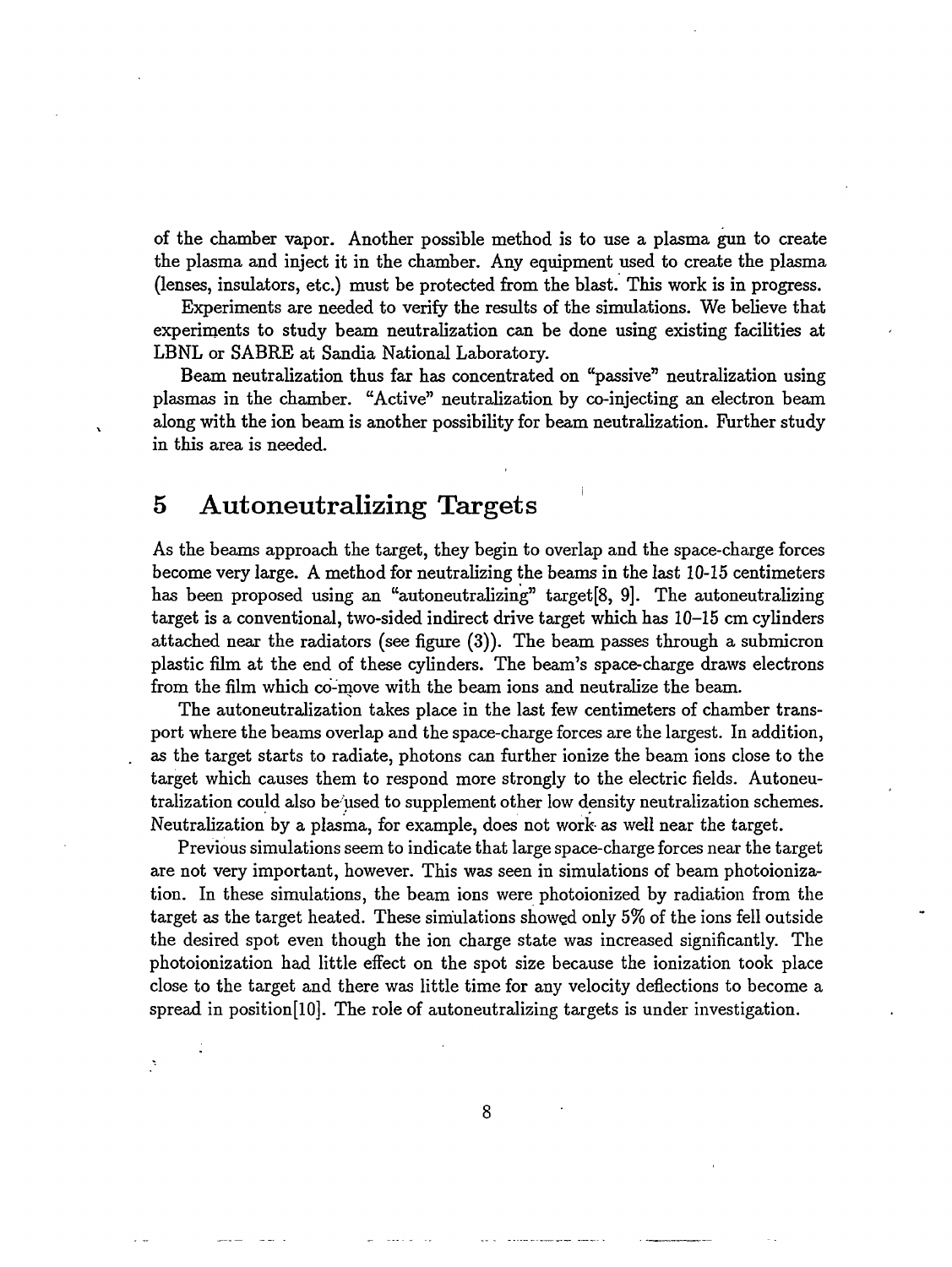## **6 Pinched Transport**

In the low chamber density final focus/chamber scenario, the beam exits the accelerator and is drift compressed by a factor of 10 over a distance of about 400 meters. It then enters the final focusing system, located just outside the chamber entrance.

The "minifocus" concept reverses the order of these operations (see figure (4)). In the minifocus, the beam is focused to a small radius ( $\approx 2$  mm) just after it leaves the accelerator. The beam is fully stripped by a foil when it reaches its final radius. It is then drift compressed over the 400 meters while at small radius. Confinement is provided by the beam's self magnetic field. To achieve an equilibrium radius of 2 mm, a beam of 5.3 GeV,  $Cs^{55+}$  must be 100% charge neutralized and 99% current neutralized. A .1-1 torr gas is added to the beam pipe to help with neutralization. The excess current provides a magnetic field which creates the pinch.

The minifocus/pinched transport scheme has a variety of advantages over the traditional ballistic or nearly-ballistic transport scheme. In the conventional final focusing system the focal length is determined by the reactor geometry. The reactor chamber radius cannot be much smaller than 3 meters because the walls need to be protected from the blast. In the minifocus, the focal length is no longer determined by the reactor geometry and shorter focal lengths can be used. This leads to smaller aperture magnets which should cost less than the magnets in the conventional system. In addition, the space-charge forces in the focusing magnets are smaller because the beam has not yet been drift compressed.

The most important difference in beam parameters is the amount of longitudinal momentum spread allowed in the accelerator. Since the beam is drift compressed *after* it is focused, the *Sp/p* is in the accelerator can be 10 times larger than in the conventional system. In addition, the smaller focal length allows another factor of 5-10 increase in the longitudinal momentum spread. Allowing a larger momentum spread in the accelerator means less precision is needed in the accelerating fields and the "ear" fields used to confine the beam longitudinally. A larger longitudinal momentum spread will also stabilize or partially stabilize the longitudinal instabilityfll].

Because the beam is at small radius before it enters the chamber, the minifocus/pinched transport scenario creates smaller holes in the chamber wall. Smaller holes lead to less debris in the beam pipes just upstream of the chamber.

The challenge in the minifocus is to transport the 2 mm radius beam for a distance of 400 meters. The first question that needs to be answered is whether or not the pinch will form. Particle-in-cell simulations have begun to explore this question [12]. At present, the results have not been conclusive either way.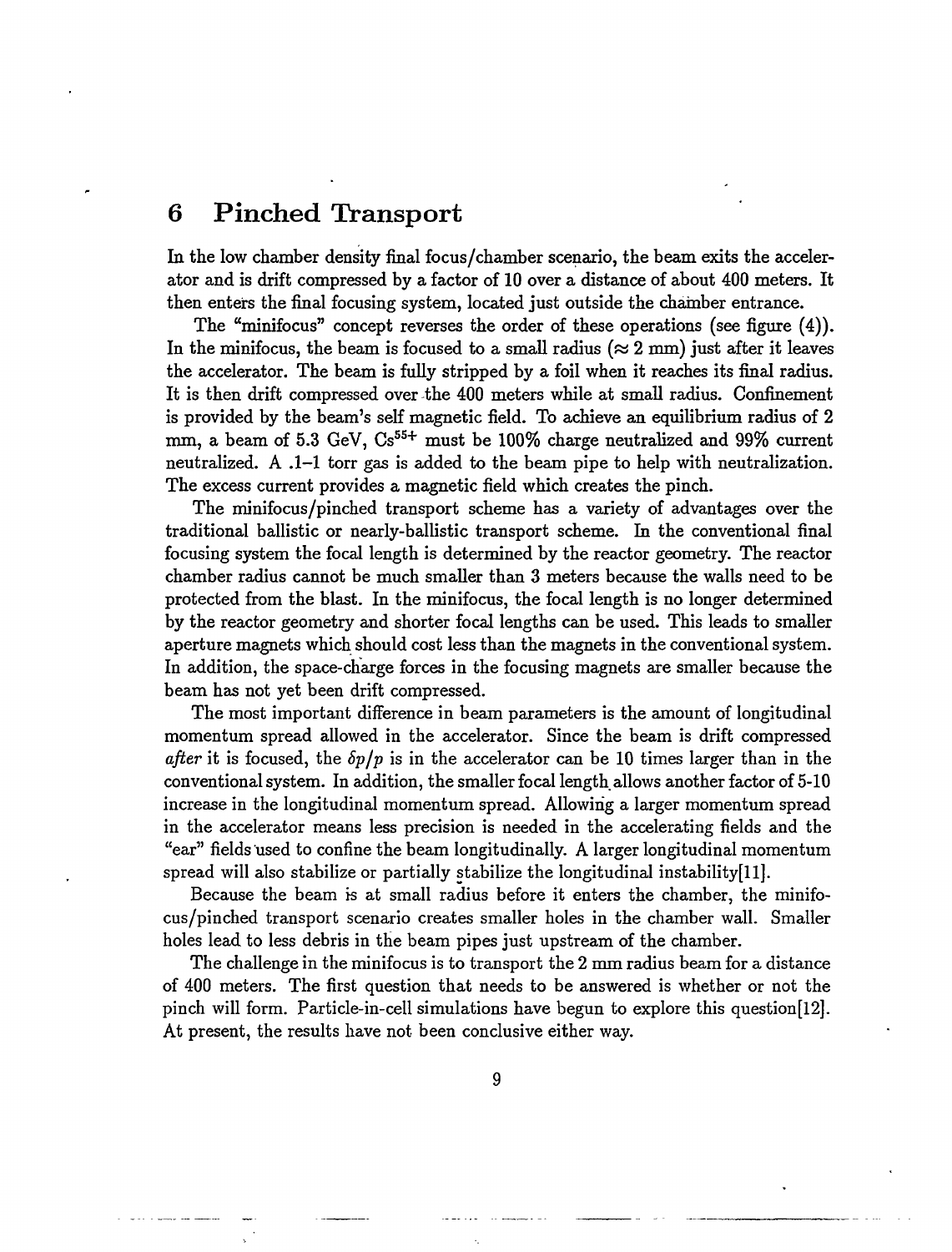If the pinch forms, questions of stability still exist. Two instabilities that might affect the pinch are a kink instability and a two-stream instability. Over most of the 400 meters, the kink mode will be wall stabilized by the beam pipe. Over the last few meters in the chamber, there is no beam pipe and this instability could be a problem. The two-stream instability is another concern. Preliminary calculations show some indication of two stream instability between the electrons riding with the beam and the background gas ions[12].

### 7 Channel Transport

Another method of final focus/beam transport under investigation is a system involving a plasma lens followed by channel transport. In this scenario, the beam is drift compressed after the accelerator. A conventional final focusing magnet system does the first stage of beam focusing, but is followed by a plasma lens so that the beam reaches its final radius outside the chamber. The beam is transported at small radius through the chamber using a preformed current channel to confine the beam. Figure (5) shows a schematic layout of the reactor chamber.

Plasma lenses have been under investigation by the German Heavy Ion Laboratory GSI for several years[13]. The plasma lens uses a wall-stabilized z-pinch discharge to generate the magnetic field used for focusing. This generates a strong focusing field in both directions simultaneously (first order focusing) in contrast to conventional quadrupole magnets which focus in one plane and defocus in the other (a doublet is then second order focusing). For an HIF final focus, a thick adiabatic lens will be used. This lens allows a much larger beam emittance and longitudinal momentum spread than a conventional focusing system[14, 15].

As in the minifocus, the beam reaches its final radius outside the chamber which decouples focusing from chamber transport. The beam is then transported at small radius through the reactor chamber. This is done using a preformed current channel to provide the magnetic field which confines the beam. A laser is used to ionize four channels in the chamber. A discharge is driven in these channels by a capacitor bank close to the reactor wall. Two current channels are used to transport the beams to the two-sided target. Two additional channels provide a return path for the discharge current. The beam will be neutralized by electrons pulled in from the plasma lens so space-charge effects in the chamber should be small or nonexistent.

An experimental effort is underway at Lawrence Berkeley National Laboratory (LBNL) to study the plasma lens and channel transport [15, 16]. One experiment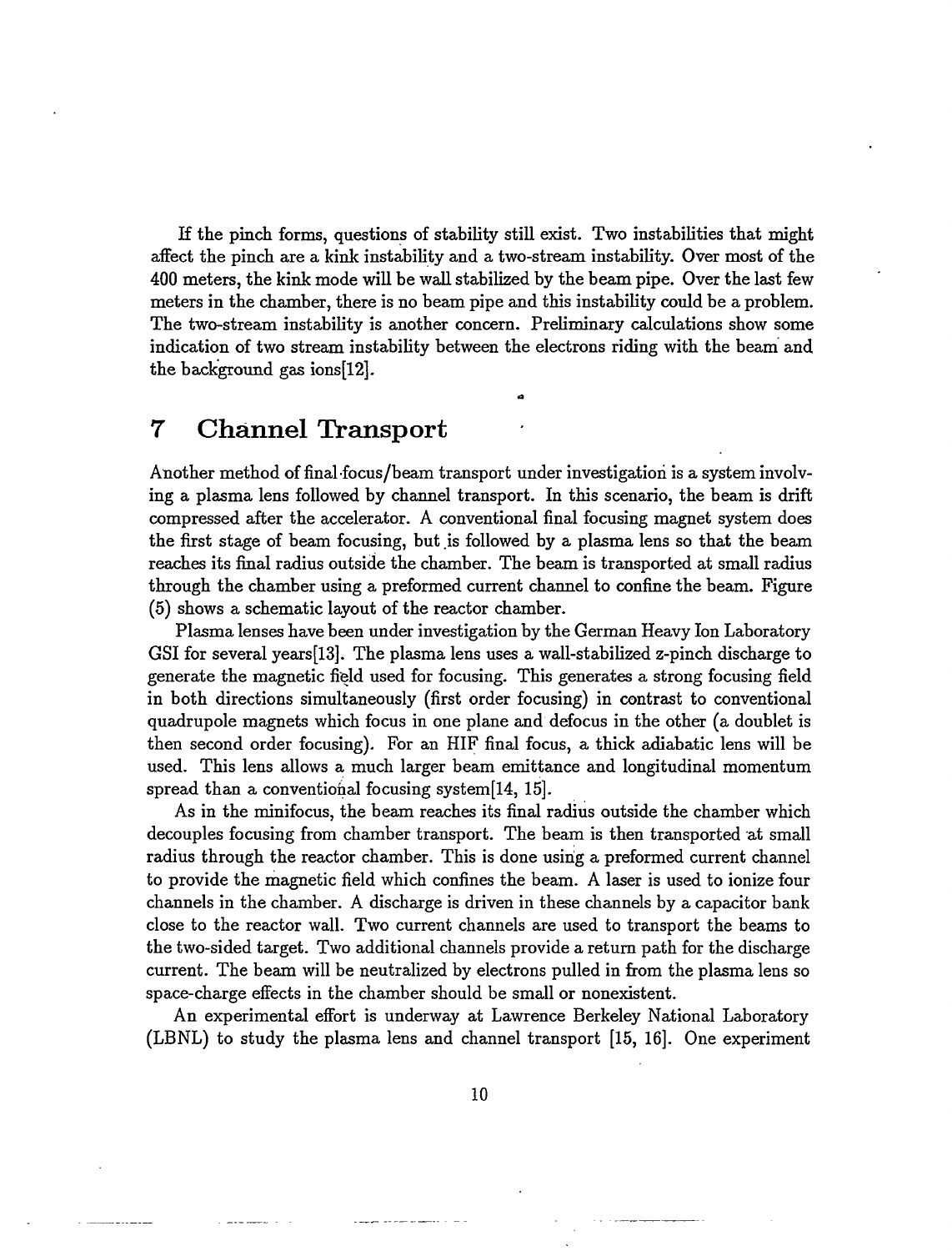will study the plasma lens using the LBNL 2 MeV ESQ injector[17]. The second experiment is to explore issues surrounding the current channels. This experiment will address instabilities in the channels, the interaction of the channels with the return current paths, and the interaction of the channels with the target.

## **8 Interactions Between Neighboring Beams**

Most indirect drive, HIF target designs have two radiation converters, while most transport schemes (ballistic and nearly-ballistic transport, minifocus, for example) involve more than two beams. As a result, multiple beams will be aimed at a single radiation converter and these beams will be fairly close to one another in the chamber (see figure (6)). As a result, each beam will be affected by the fields from neighboring beams and this can result in an increase in the beam spot size.

If the fields due to the neighboring beams were constant along the beam length, we could compensated for them by increasing the focusing angle slightly. The fields are not constant, however, and vary along the pulse because of variations in the beam current as a function of *z* and the finite length of the beams. These two effects cause the field at the ends of the beam to be smaller than the field at the beam center. Since we cannot adjust the focusing angle on the timescale of the beam pulse duration (10 nsec for the main pulse), the beam ends will be overfocused if the beam center is focused.

Hofmann, Hasse, and Reiser studied this problem for a cone of beams produced by an RF Linac with storage rings[18]. In the RF Linac approach to HIF, beam compression is done by a phase rotation and results in a beam with a roughly Gaussian current profile. The variation in current along with the finite length of the beams causes a large variation in the electric field between the beam center and the beam ends. Hofmann, et. al., found the increase in spot size due to the neighboring beams was tolerable for a charge state  $+1$  beam, but scaled as the charge state squared, so that it was not acceptable for higher charge state ions.

This problem is less severe for beams produced by an induction linac. The induction linac can produce a nearly flat topped current pulse so variations in the electric field come almost exclusively from the finite length of the beams. Calculations show  $\leq$  5% beam loss for a "fan" of either 6 unneutralized, 4 kA beam of 10 GeV Pb<sup>+</sup> ions or 70% neutralized, 7.5 kA beam of 5.3 GeV  $Cs<sup>+</sup>$  ions. [19]

Complete simulations of the neighboring beams problem will require a fully 3 dimensional, electromagnetic code. Such a code is under development by J.-L. Vay

ķ.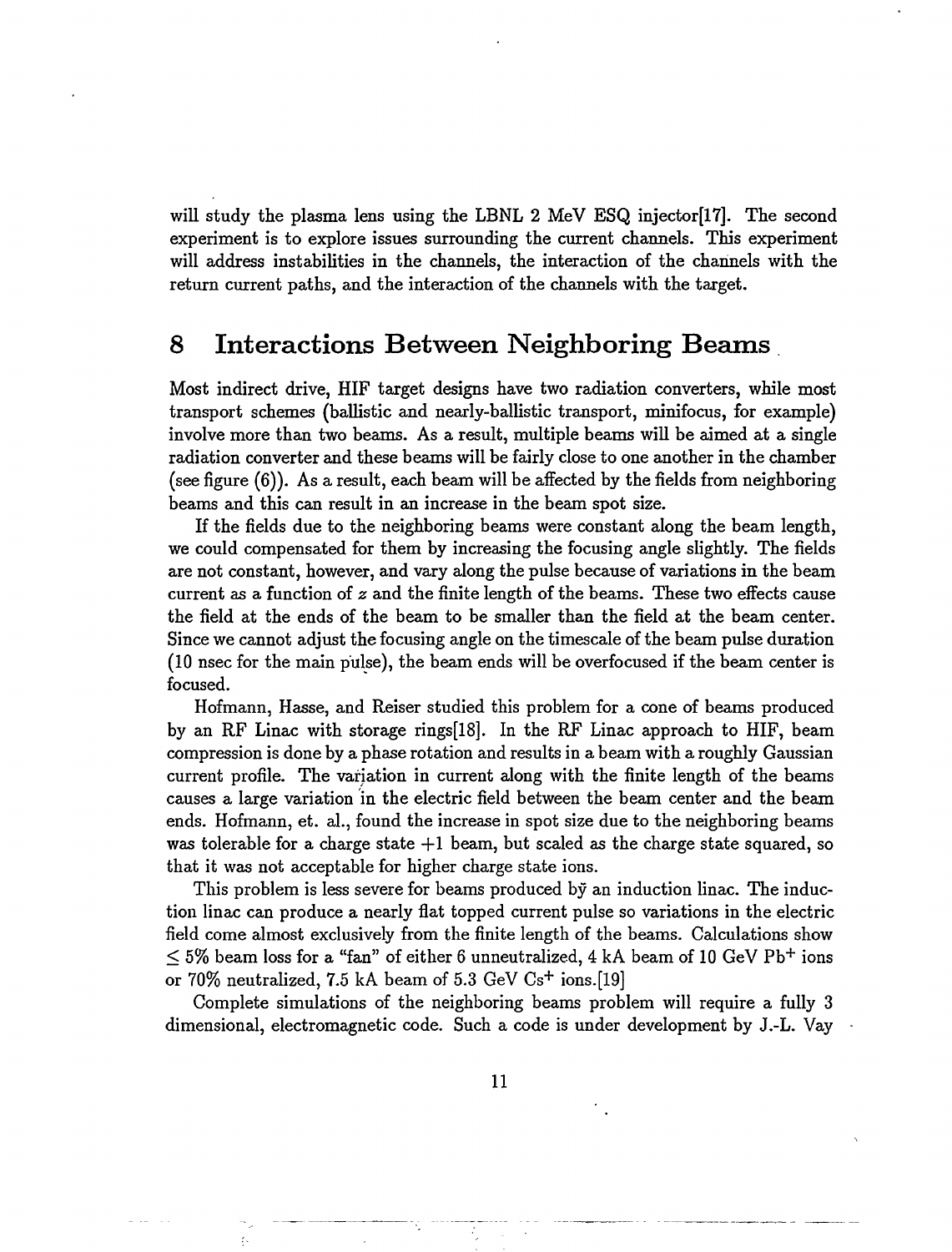and C. Deutsch at University of Paris-Orsay[20].

## 9 Chamber Transport for Light Ions, Heavy Ions, and Middle—Weight Ions

There has been interest in exploring the possibility of using a middle-weight ion for a combined Laboratory Microfusion Facility (LMF) and Engineering Test Facility (ETF). Three working groups will study chamber transport, acceleration, and target physics for a middle-weight ion. The chamber transport working group held a workshop to study chamber transport for a "common" ion driver in September 1994 at Sandia National Laboratory[21].

For chamber transport, there did not seem to be any reason to favor a middleweight ion. However, the workshop reinforced the commonality that exists between light ion fusion (LIF) chamber transport and HIF chamber transport. Collaborations between these two programs already exists and there was enthusiasm for increasing this effort. In particular, some transport schemes, such as self-pinched transport, look attractive for LIF, HIF and a common ion. Experiments to benefit both programs can be done on existing and proposed machines such as SABRE at SNL, and ILSE/Elise at LBNL. In addition,-collaborations on code development and cross utilization of codes will be beneficial *ti>* both programs.

## 10 Conclusions

Several methods for cha'mber transport/final focus are currently under investigation. In the low chamber density regime, the goal is to understand the differences between pure vacuum, ballistic transport, which is impractical in a reactor, and low density, nearly-ballistic transport. The conclusion has been that beam stripping needs careful attention, but simulations show that partial beam neutralization can overcome the limitations of beam stripping. Neutralization of higher current beams of lower mass, lower energy ions looks promising. The lower energy beam would reduce the cost of the driver, and ultimately, the cost of electricity. The HYLIFE-II reactor design is based on low chamber density, ballistic or nearly-ballistic transport.

Higher chamber densities provide an opportunity to increase the allowable emittance and/or longitudinal momentum spread in the beam. This makes building the accelerator easier and less expensive which reduces the cost of electricity. Both pinched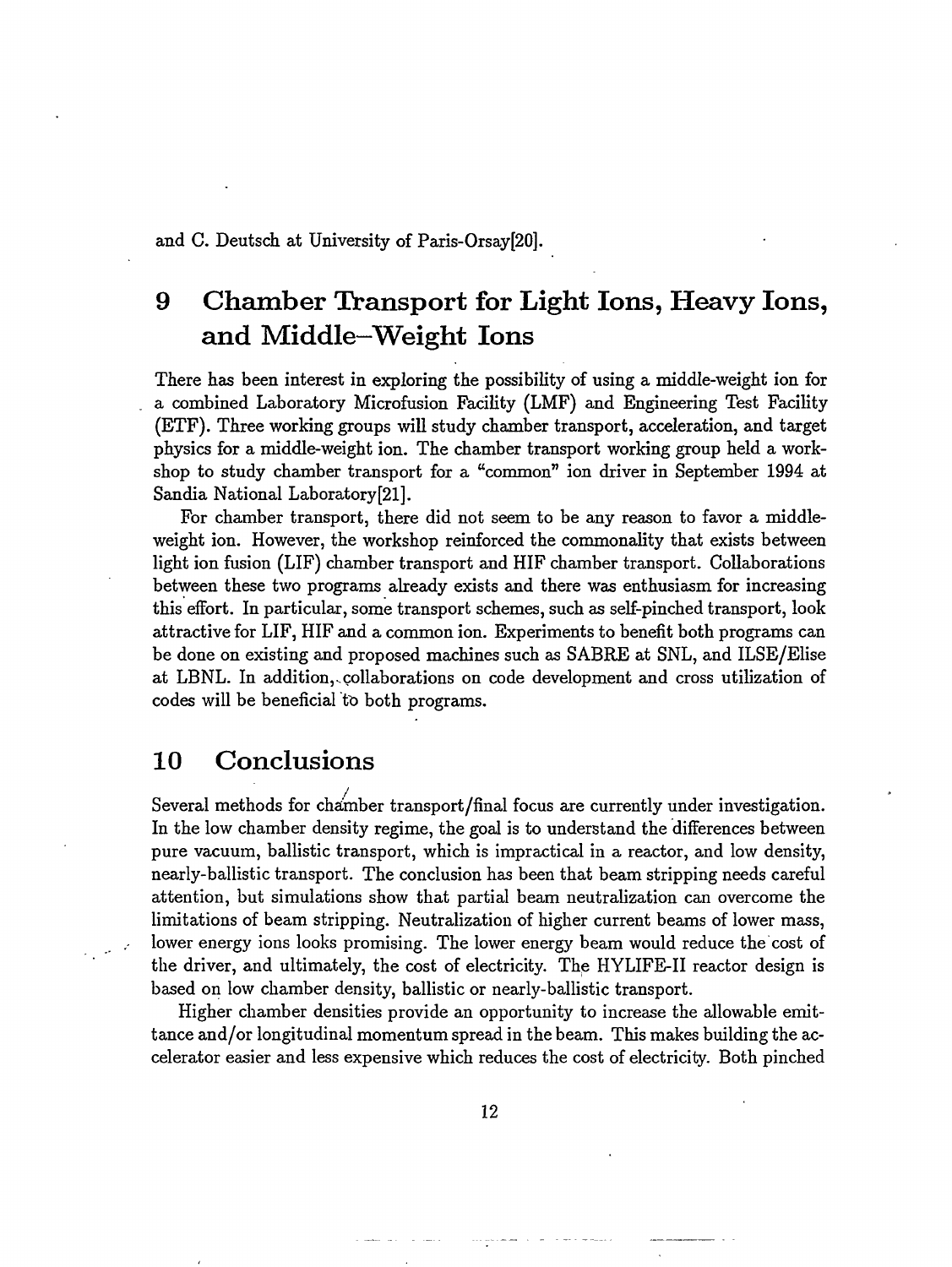transport and channel transport modes are currently under study. These transport modes are also of great interest to the Light Ion Fusion program and provides an opportunity for collaboration in both experiments and simulations.

## References

- [1] R. W. Moir, R. L. Bieri, X. M. Chen, T. J. Dolan, M. A. Hoffman, P. A. House, R. L. Leber, J. D. Lee, Y. T. Lee J. C. Schrock, M. T. Tobin, W. H. Williams, Fusion Technology, 25, 5 (1994).
- [2] E. P. Lee, *Heavy Ion Inertial Fusion,* M. Reiser, T. Godlove, and R. Bangerter, Eds., AIP Conference Proceedings, American Institute of Physics, New York, NY, p. 461 (1986).
- [3] R. W. Petzoldt, PhD Thesis, University of California at Davis, 1995.
- [4] D. D.-M. Ho, I. Haber, K. R. Crandall, S. T. Brandon, Particle Accelerators, 36, 141 (1991).
- [5] N. Barboza, U.C. Berkeley, Private Communication (1994).
- [6] W. R. Meier, et. al., "Osiris and Sombrero Inertial Confinement Fusion Power Plant Designs," WJSA-92-01, DOE/ER/54100-1 (1992).
- [7] B. Badger, et. al., "HIBALL-2, An Improved Conceptual Heavy Ion Beam Driven Fusion Reactor Study," UWFDM-625, U. of Wisconsin (1984).
- [8] D. D.-M. Ho, S. T. Brandon, submitted to Nuclear Fusion, 1995.
- [9] D. D.-M. Ho, these proceedings.
- [10] A. B. Langdon, Particle Accelerators, 37-38, 175 (1992).
- [11] E. P. Lee, II Nuovo Cimento, 106, 1679 (1993).
- [12] K. D. Hahn, these proceedings.
- [13] E. Boggasch, A. Tauschwitz, H. Wahl, K.-G. Dietrich, D. H. H. Hoffmann, W. Laux, M. Stetter, R. Tkotz, Appl. Phys. Letters, 60, 2475 (1992).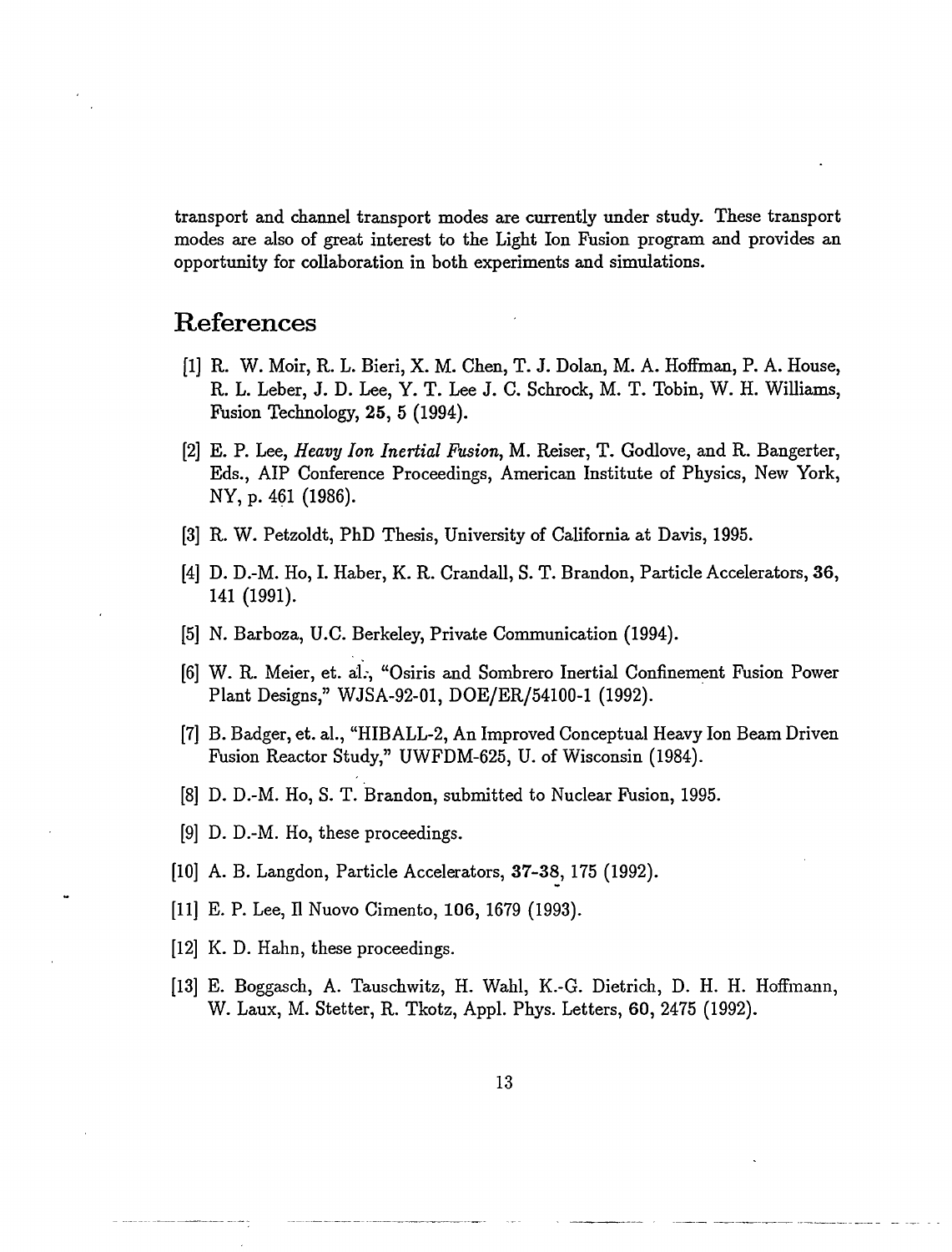- [14] P. Chen, K. Oide, A. M. Sessler, S. S. Yu, Phys. Rev. Letters, 64, 1231 (1990).
- [15] A. Tauschwitz, S. S. Yu, S. Eylon, L. Reginato, W. Leemans, J. O. Rasmussen, R. O. Bangerter, Proceedings of the 1995 Particle Accelerator Conference, Dallas, TX, May 1-5, 1995.
- [16] A. Tauschwitz, these proceedings.
- [17] S. S. Yu, these proceedings.
- [18] I. Hofmann, R. W. Hasse, M. Reiser, J. Appl. Phys., 73, 7061 (1993).
- [19]. D. A. Callahan, UCRL-JC-121132, submitted to Appl. Phys. Letters, 1995.
- [20] J.-L. Vay, these proceedings.
- [21] C. L. Olson, E. P. Lee, A. B.. Langdon, "Workshop on Transport for a Common Ion Driver," Sandia National Laboratory, Albuquerque, NM, September 20-21, 1994 (SNL Document SAND95-0116, UC-712).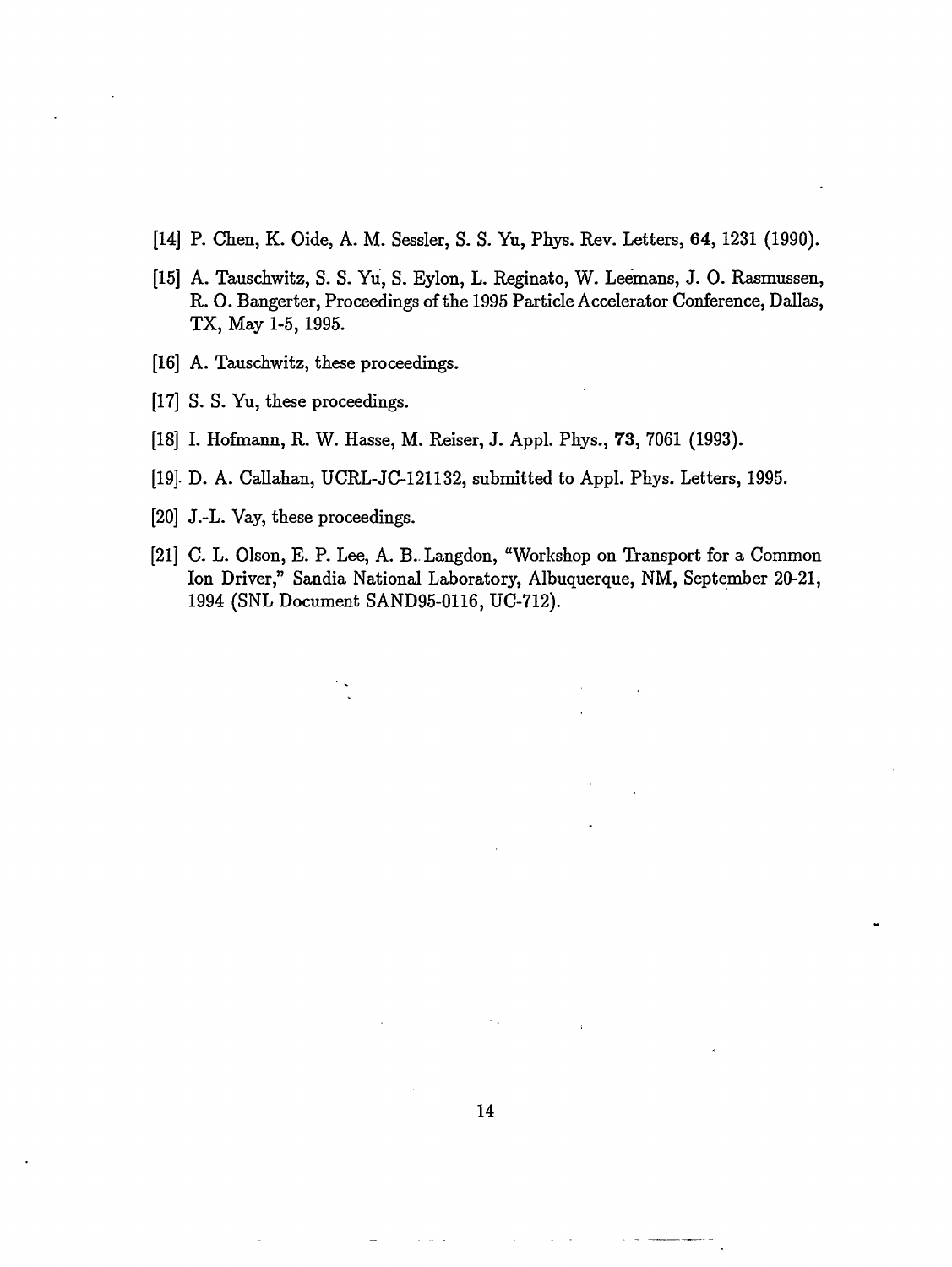Figure 1: Neutralization fraction as a function of distance from the chamber entrance for neutralization using collisonal ionization of the background gas (solid curve) and neutralization using a preformed plasma annulus in the chamber (dashed curve)

Figure 2: A particle-in-cell simulation shows that a 7500 Ampere beam of 5.3 GeV  $\mathrm{Cs^+}$  ions is well neutralized by a low density plasma column. The dashed curve shows the envelope equation with no neutralization while the solid curve shows the envelope solution with perfect neutralization

Figure 3: The beams pass through a thin plastic film and are neutralized 10-15 cm from the radiator in the autoneutralizing target. This provides neutralization very close to the target where the multiple beams overlap and the space-charge forces are the largest.

Figure 4: In the minifocus concept, the beam is focused just downstream of the accelerator, then is drift compressed and transported at small radius ( $\approx 2$  mm) to the reactor chamber. The beam is confined by a self-pinch.

Figure 5: A schematic of a plasma lens/channel transport reactor chamber. Only one side is shown in detail. The beams are focused just outside the chamber by an adiabatic plasma lens, then transported at small radius through the chamber to the target. A laser is used to preionize four channels which are driven by a discharge to provide the fields to confine the beam. Two channels are msed for beam transport while the other two provide a path for the return current.

Figure 6: One option for multiple beam transport in the HYLIFE-II reactor is to place 6 beams in a "fan" aimed at one radiation converter.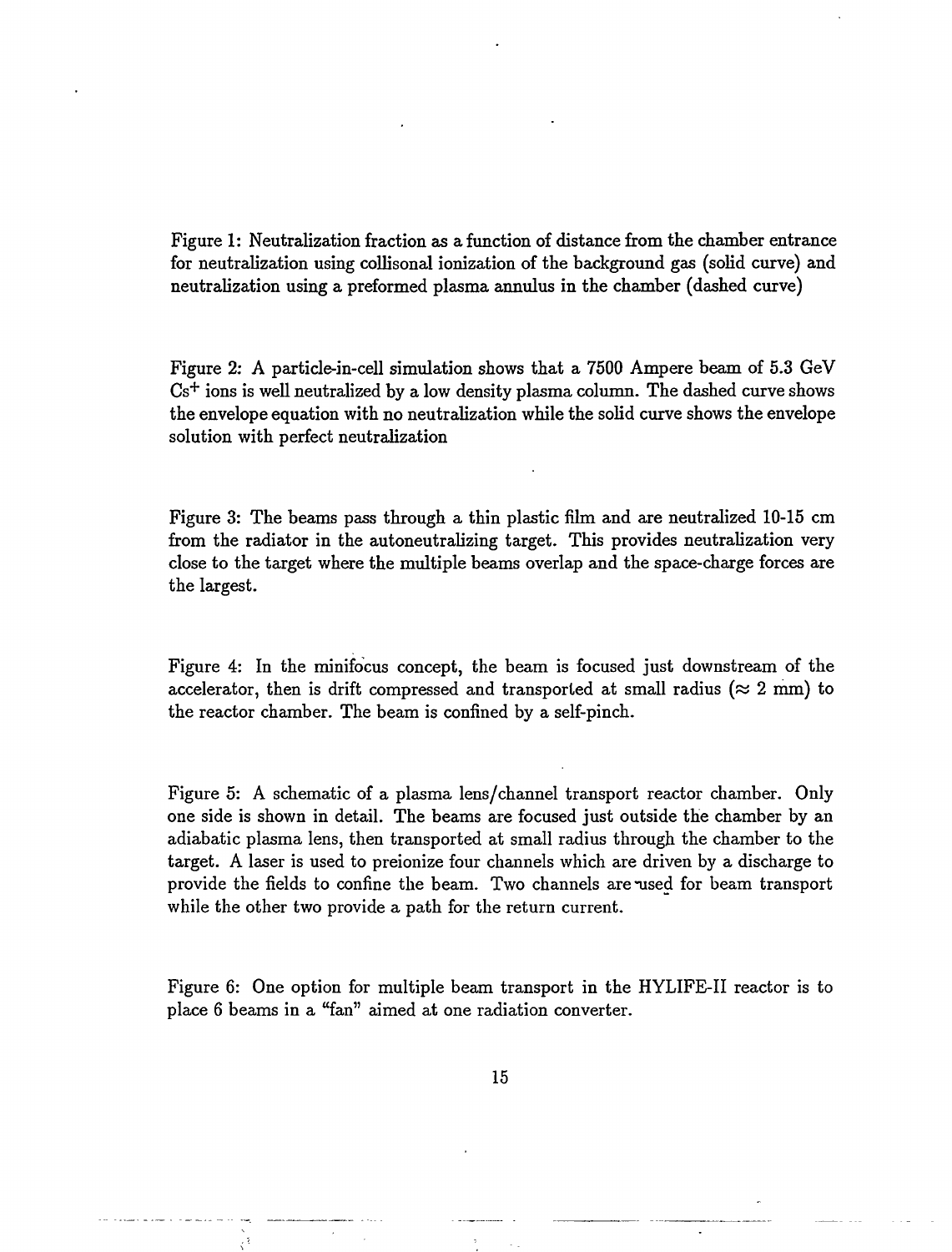

Callohan  $D<sub>th</sub>$ 

 $fig$  1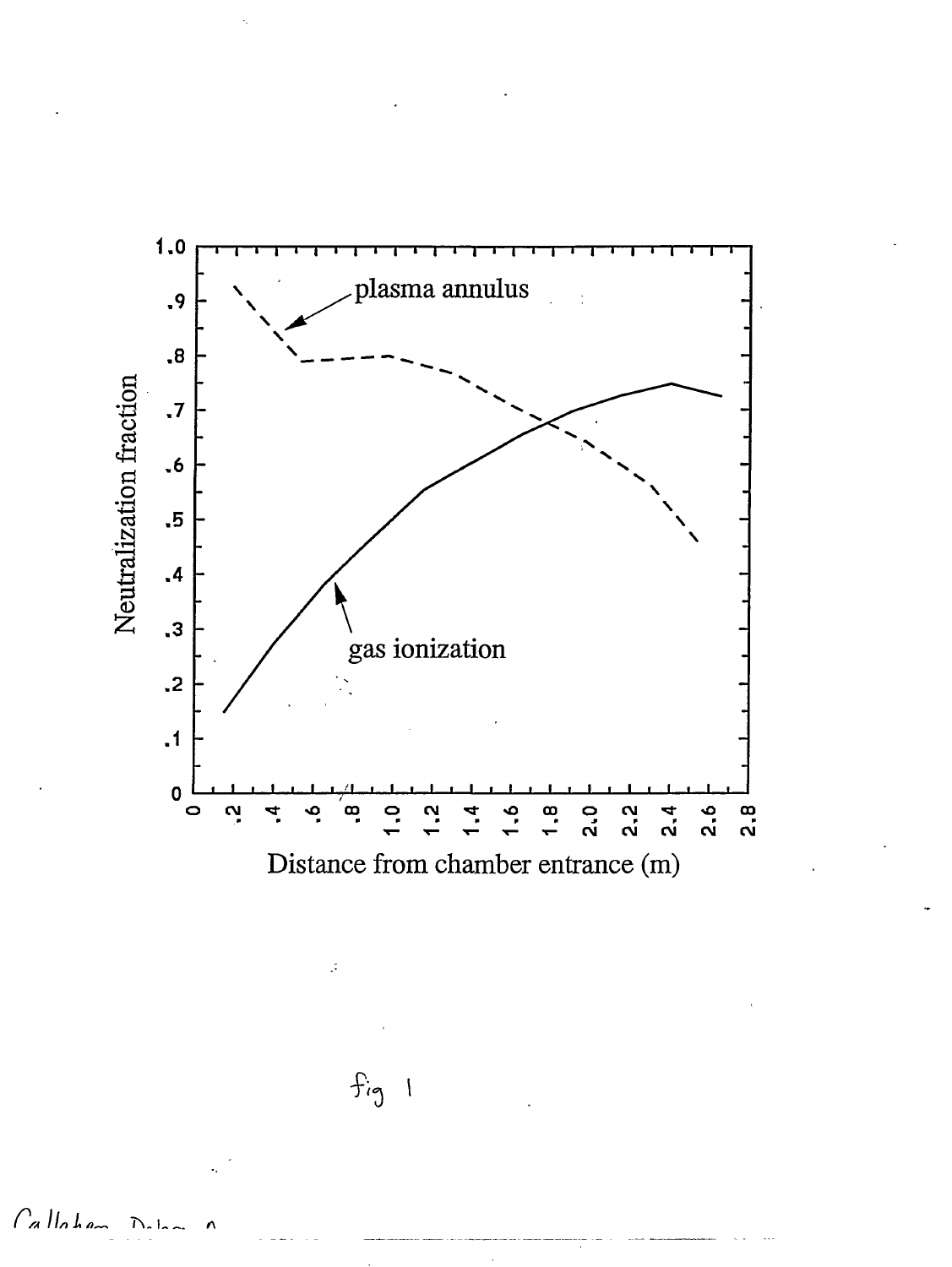



Fg 2

 $\Delta$ 

Callahan Delon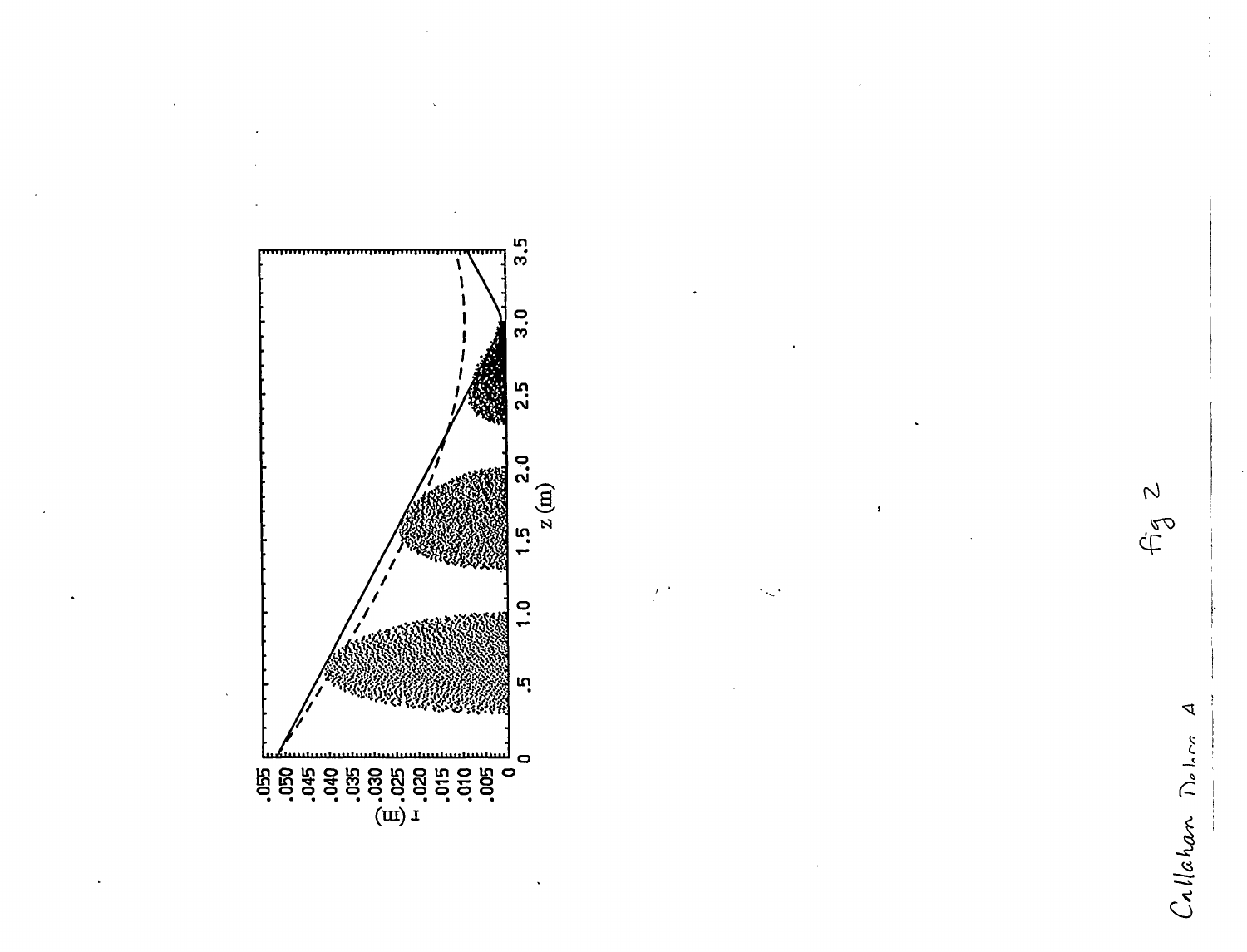

 $\overrightarrow{a}$   $\overrightarrow{a}$ 

 $\mathbb{R}^3$ 

 $\ddot{\phantom{a}}$ 

*, <i>Ilohan Dobra A*.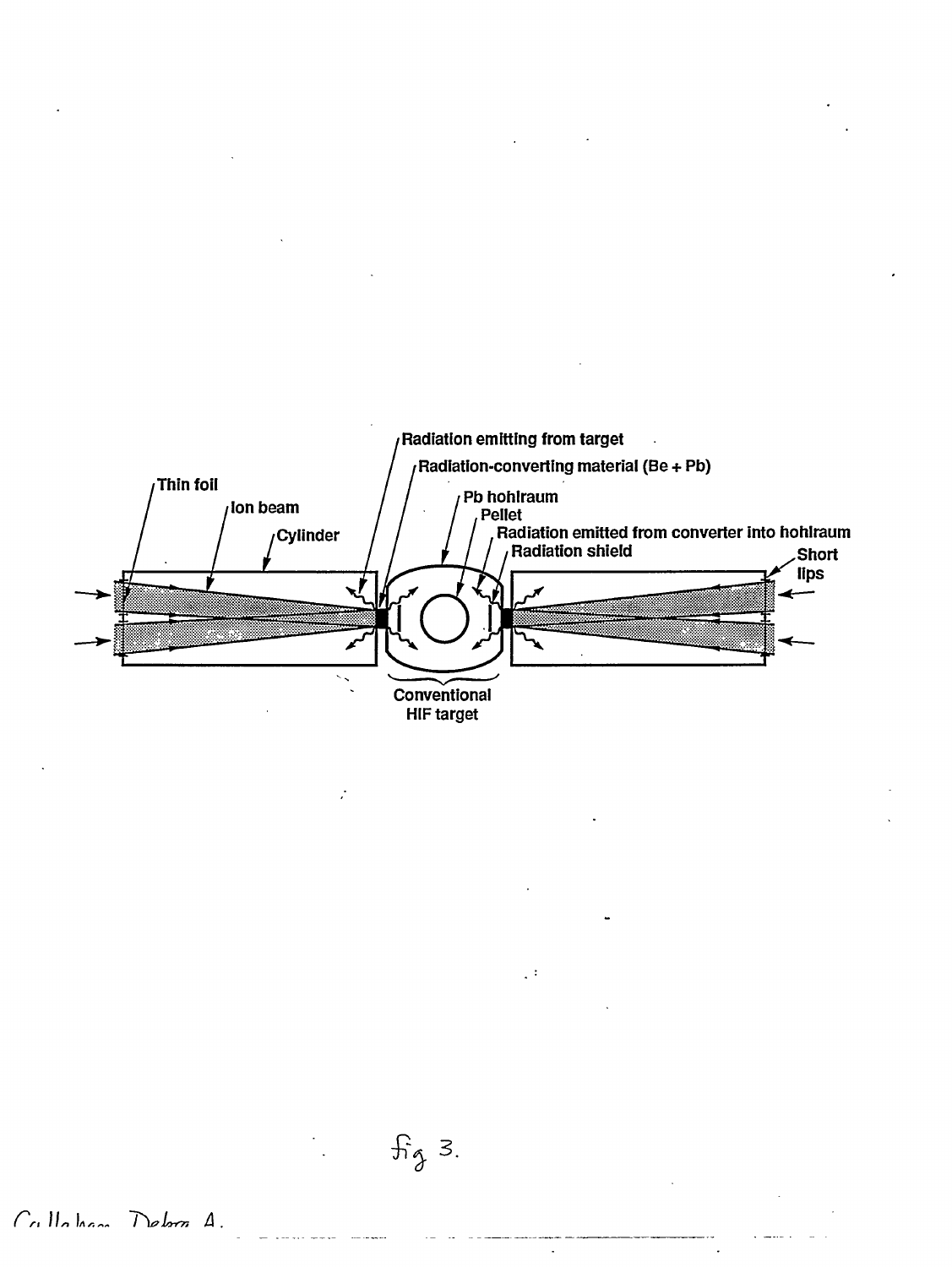

*C^lUh^/ <sup>D</sup>&UK/\* **^a +** 

 $\frac{1}{2}$  $\mathcal{A}^{\pm}$ 

 $\frac{1}{2}$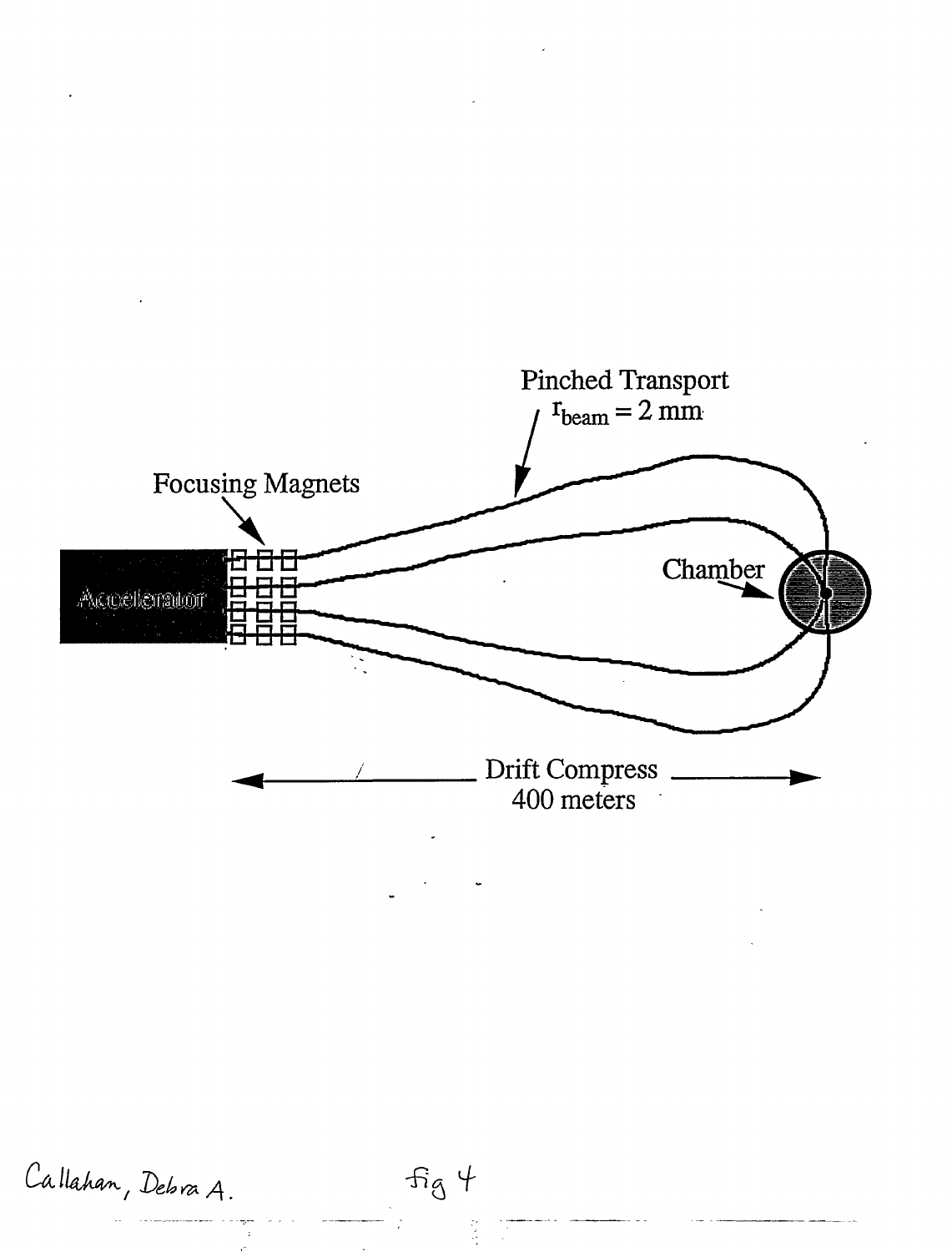

 $\mathbb{R}^2$ 

 $\mathcal{L}$ 

Callahan, Debra A

 $\mathfrak{F}_{3}\subseteq$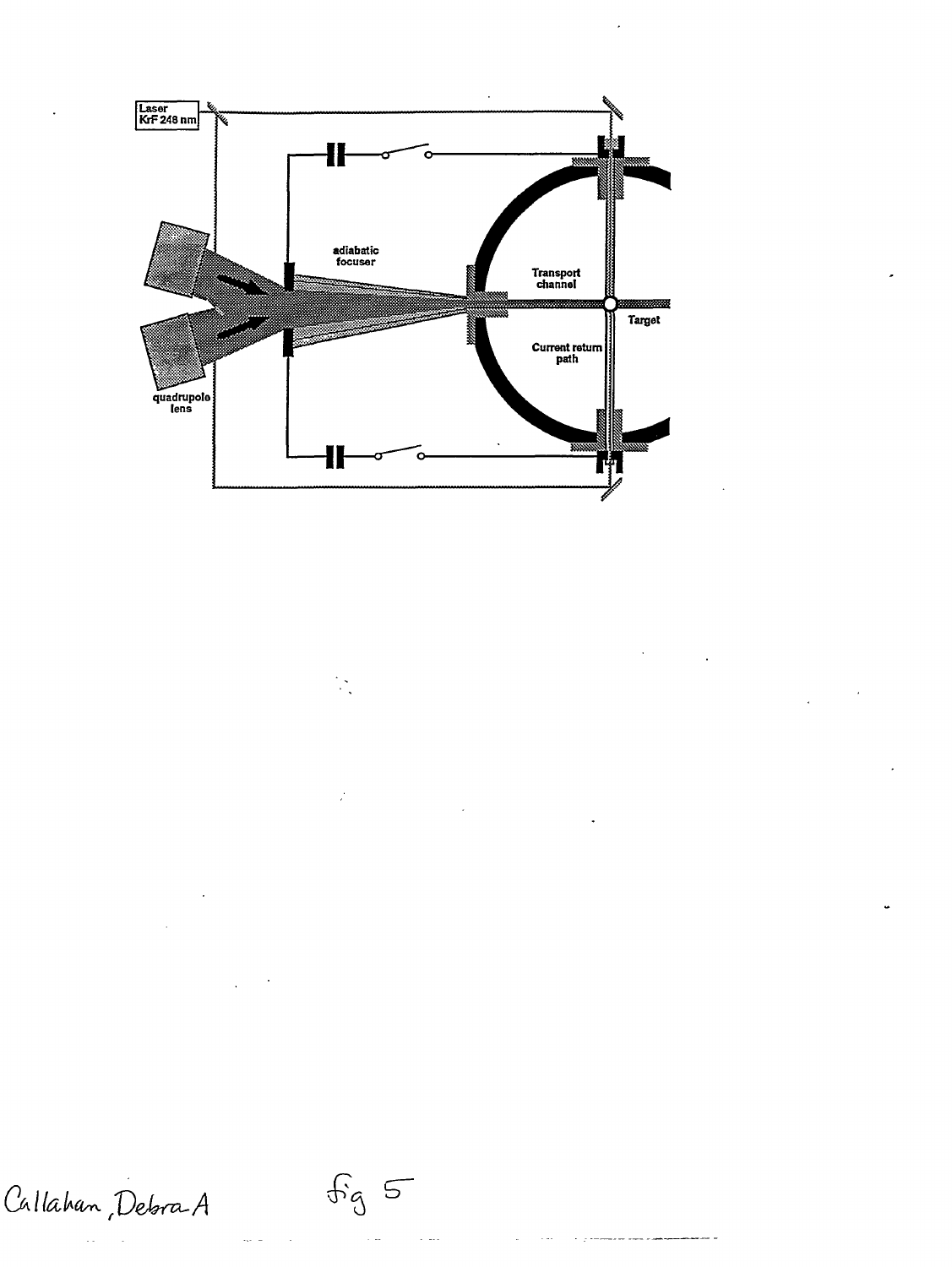

Callahan, Debra A.

 $fig6$